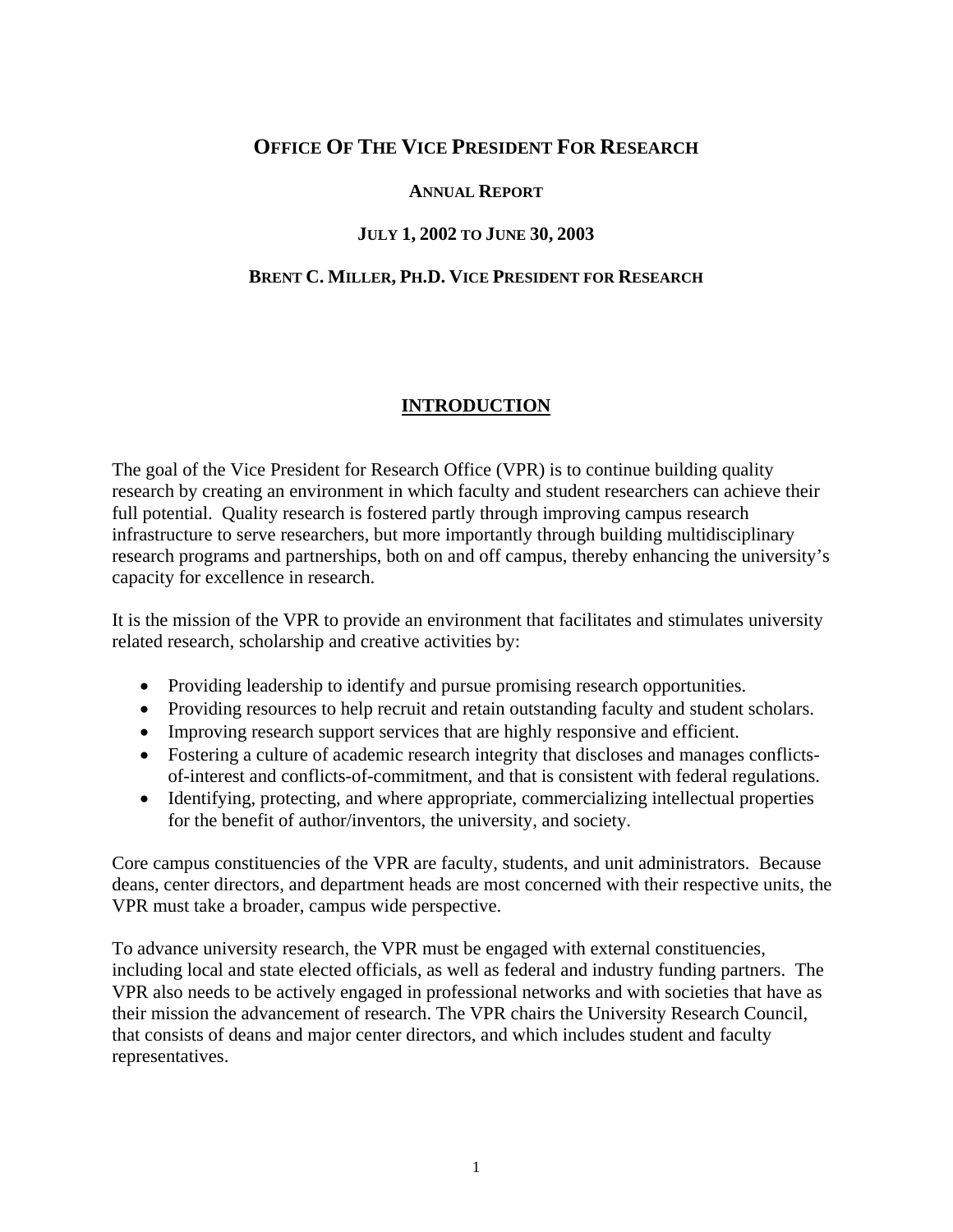### **ANNUAL REPORT**

This annual report to the Faculty Senate covers the major activities of the VPR and the Research Council from July 1, 2002 through June 30, 2003. It is a summary of all units for which the VPR has responsibility. This report is organized in four parts:

- 1. Overview of VPR and Related Units
	- A. Service Units
		- 1) Sponsored Programs Office
		- 2) Environmental Health and Safety Office
		- 3) Institutional Review Board
		- 4) Laboratory Animal Research Center
	- B. Strategic Units
		- 1) Innovation Campus
		- 2) Office of Technology Commercialization
- 2. Research Council Membership and Functions
- 3. Use of Facilities and Administration (F&A) Funds at USU, FY2002-2003
- 4. Current and Future Research Issues at USU

### **1. OVERVIEW OF VPR AND RELATED UNITS**

The VPR is responsible for the units shown in the following diagram. The USU Research Foundation is a wholly owned subsidiary of the University. It is a major organization with largescale research programs, most notably the Space Dynamics Laboratory (SDL). A cooperative working relationship with the Research Foundation is essential for accomplishing the research mission of the University. The USU Research Council advises the VPR, providing a forum for considering major research issues. The office of Technology Commercialization and the Innovation Campus are strategic or mission oriented units. The others are research service units.

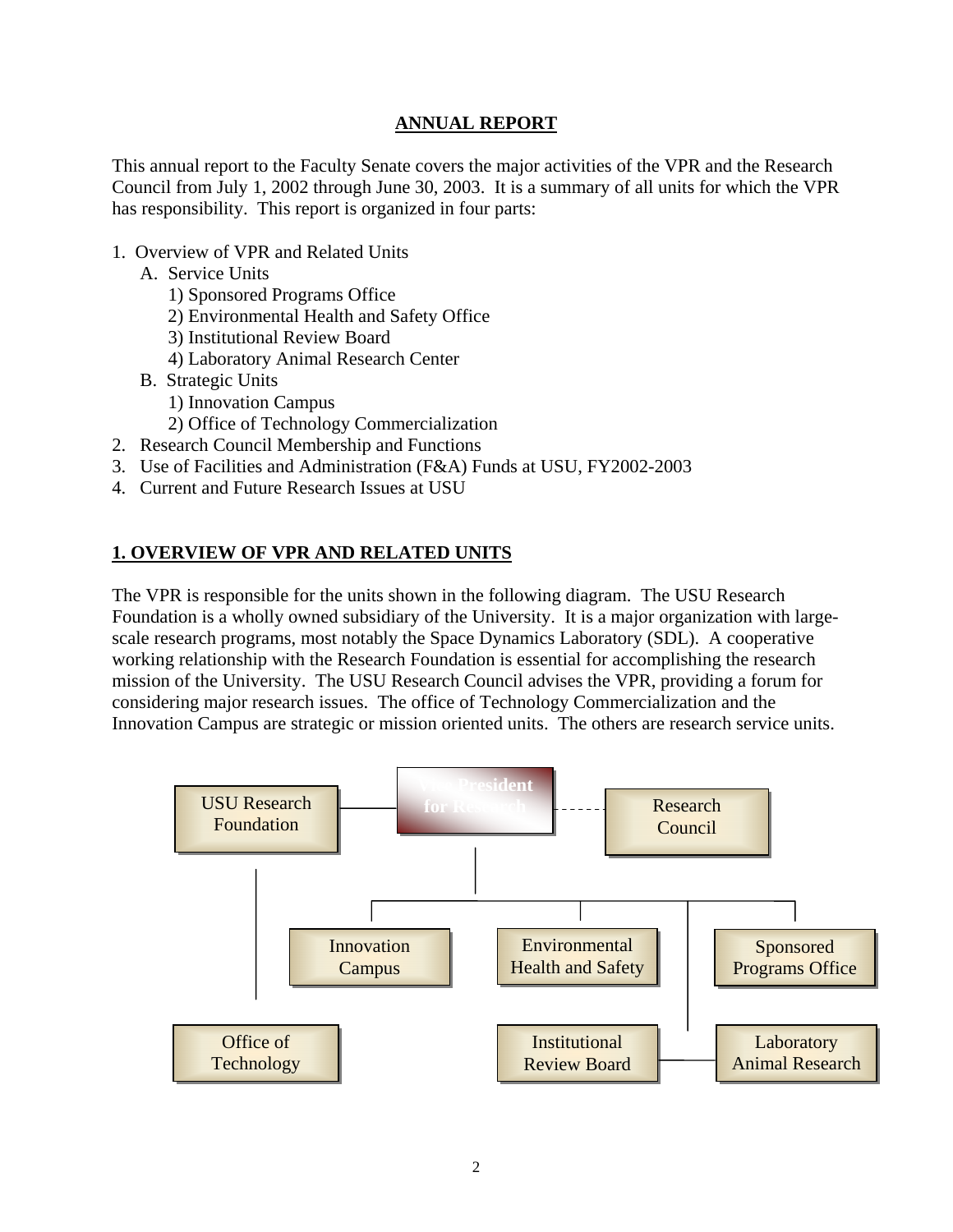### **1. A. SERVICE UNITS**

### **1) Sponsored Programs Office (SPO)**

The SPO at Utah State University supports researchers as they propose, submit and administer externally sponsored research projects on and off campus. The role of this office puts SPO in contact with virtually every college, department, research center, and administrative unit at USU. The goals of efficiency, accountability and responsiveness are central to the administration of sponsored research. SPO personnel assist researchers with access to various agencies, necessary forms and detailed information to initiate proposals and coordinate the award of a contract or grant with the Principal Investigator (PI) and USU Controller's Office. SPO provides both paper forms in their Old Main office and electronic forms on the USU SPO Web pages. The interdependent nature of contracting demands accountability between PI, College Dean, Department Head, Research Center Director, Controller's Office and VPR. SPO personnel review the proposal and award content to safeguard researchers and university units in their contractual obligations. The office supports walk-in access and the Web site provides forms, agreement templates, sample wording, links to funding sources and sponsor forms, and contact information. Promptness is essential. The office interacts directly with sponsors to facilitate and negotiate on behalf of researchers and USU.

SPO representatives present training to individual researchers and departments. SPO also fosters research at the university by assisting researchers with the successful completion of forms, interpretation of contract and proposal terms and conditions, tracking pending proposals, notification of receipt of award, obtaining financial accounts and attending to the contractual details of agreements with sponsors. They also attend contractual meetings and negotiations with PIs. Coordination with accounting personnel in the Controller's office is essential. SPO research administration flows through the Vice President for Research with whom they plan, report, and respond to research administration needs and requirements.

 This past year staffing in SPO increased from two contract administrators to three, from two contract specialists to four, and from part time to a full time director. Increased staffing permitted SPO to initiate a team approach to contract administration in coordination with the Controllers Office. This team effort will aid P.I.'s in the administration and accounting of awards. Each team includes a contract administrator, contract specialist and a sponsored programs accountant. This cooperative effort enhances the coordination of pre and post award function at USU.

SPO upgraded its web site to enhance proposal development. The office is developing written sponsored programs policies and procedures to post on its website that will clarify USU processes and assist faculty and staff in the submission of proposals.

SPO provides monthly reports to the VPR regarding the status of research proposals and awards at Utah State University. Appendix A provides a summary of Sponsored Program Awards FY1999 through FY2003. Appendix B compares awards by month and type of award for FY2002 and FY2003. Appendix C provides a summary of Sponsored Program Awards by Awarding Agency FY1999 through FY2003 and Appendix D provides a summary of Sponsored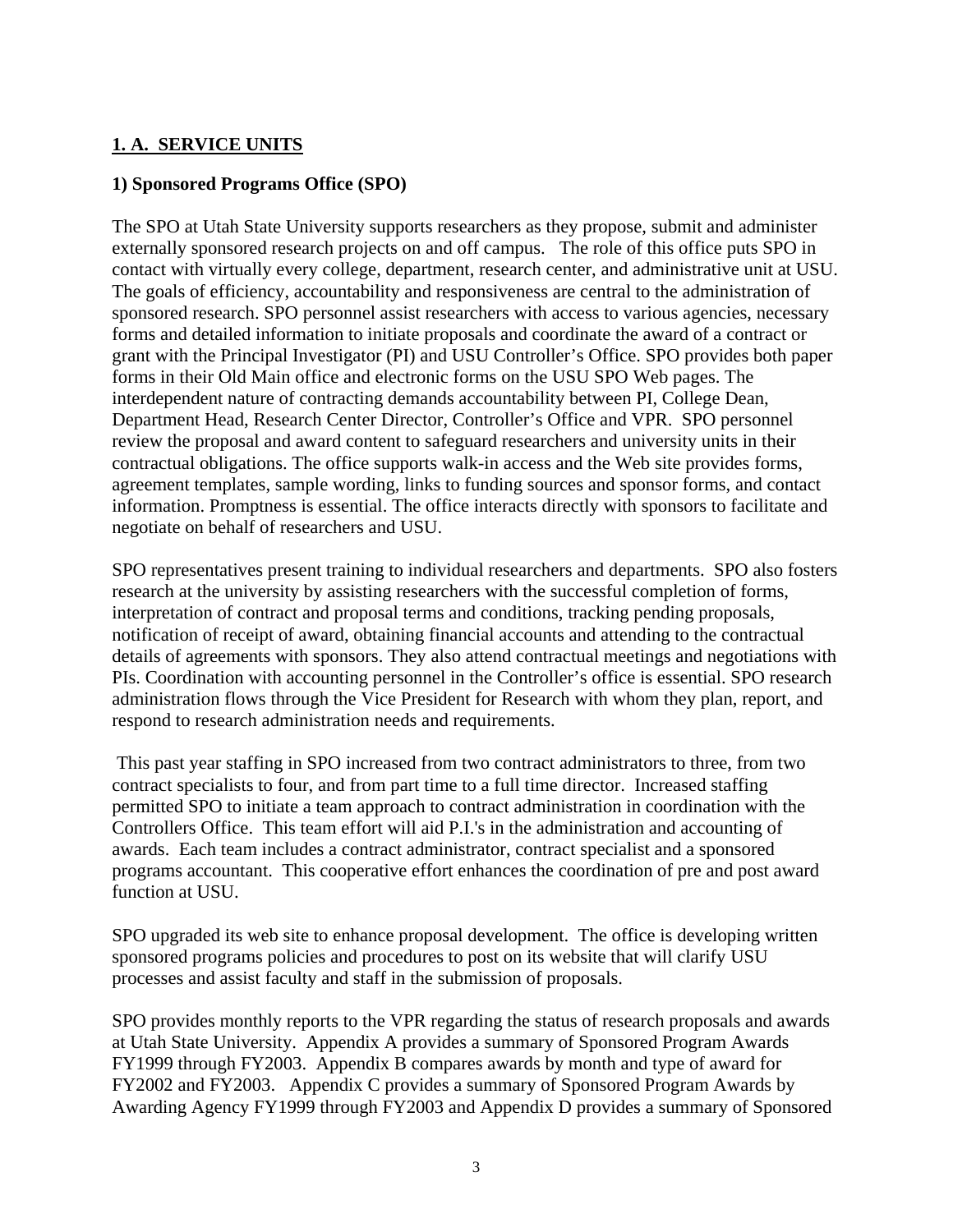Program Awards by Research Center FY1999 through FY2003. State appropriations and students scholarships have been removed from all reports of awards.

### **2) Environmental Health and Safety Office (EH&S)**

The EH&S Office is a service organization that provides expertise and guidance for compliance with federal, state, and local safety and health regulations as well as current professional practices and guidelines. Its goal is to prevent injuries, illnesses, and environmental damage through the recognition, evaluation, and control of potential hazards arising from university activities. This is accomplished through services that ensure a safe and healthy environment for all students, faculty, and staff at USU and the surrounding community. Services include assisting the university in compliance with regulations and training university personnel and students in appropriate safety measures. General areas of focus include biological, radiological, occupational, and chemical health and safety.

The office interacts with many governmental regulators in the course of normal business, including: Environmental Protection Agency (EPA), State of Utah-Department of Environmental Quality (DEQ), Division of Radiation Control (DRC), Occupational Safety and Health Administration (OSHA), Centers for Disease Control (CDC), and the National Institutes of Health (NIH). Many of these entities perform routine and unannounced inspections, require written programs, documented training, permits, and numerous reports of differing types that the EH&S Office completes for the university.

Responsibilities of the EHS program cross many traditional aspects of the campus community. Major accomplishments for FY2003 included:

- Transported, managed and disposed of approximately 78,051 lbs. of hazardous waste and approximately 4,800 lbs. of radiation waste. Recycled 28,118 lbs. of hazardous materials.
- Aided in the safe removal of asbestos from the old steam plant tunnels and boiler.
- Provided safety training to approximately 830 faculty, staff and students in 26 courses.
- Implemented the radioactive liquid waste volume reduction plan, resulting in cost savings by reducing the amount of waste (620 lbs) shipped off-site for disposal.
- Began implementation of GIS Emergency Information Program.

Steve Bilbao became Director of EH&S on October 13, 2003.

### **3) Institutional Review Board (IRB)**

The IRB is charged with protecting the rights and welfare of human research participants.All research involving human participants, including unfunded research, must be reviewed in accordance with the Code of Federal Regulations. USU has a Federal Wide Assurance with the National Institutes of Health that commits USU to comply with federal regulations governing human participants in research, and is required for Department of Health and Human Services funded research. This Assurance is renewed every five years.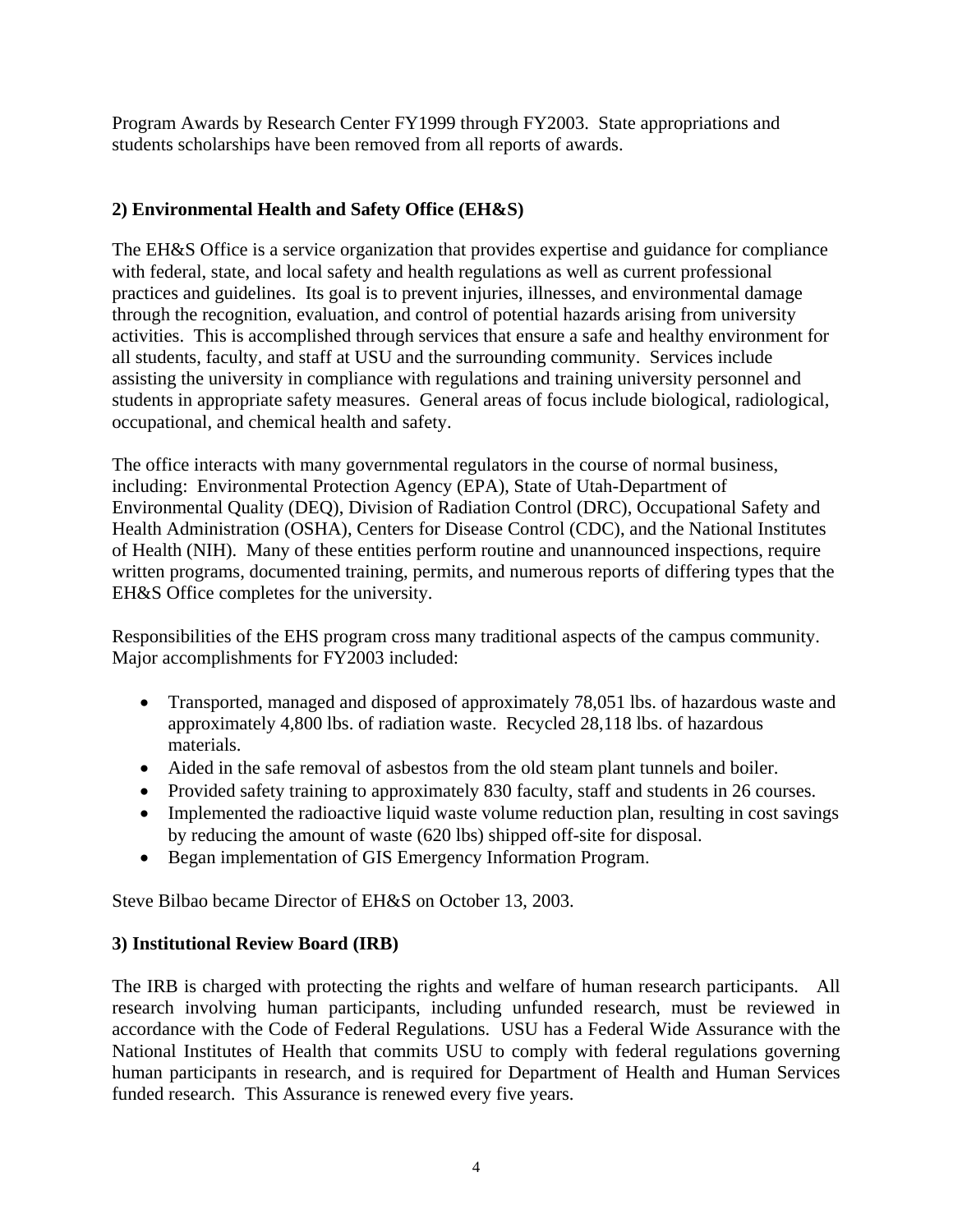The IRB consists of volunteer members with diverse experience**,** to provide adequate and comprehensive review of research activities. Regulations require that an IRB have at least one scientist, one nonscientist, and one member not affiliated with the institution; terms are three years and can be renewed.

USU board members are: Mark Brunson – Department of Environmental and Society, Gretchen Gimpel --Department of Psychology, Vice Chair and Community Representative; Layne Coppock – Department of Environment & Society; Roy Goodey – nonscientist; Stuart Howell – community representative; Gretchen Gimpel – Department of Psychology; Ron Munger – Department of Nutrition and Food Science; Thorana Nelson – Department of Family and Human Development; Tim Slocum – Department of Special Education & Rehabilitation; Julie Gast – Department of Health, Physical Education and Recreation; Sammie Justesen, Prisoner Advocate; and True Rubal – IRB Administrator.

The IRB meets monthly to review protocol applications requiring regulatory approval. Certain research protocols do not require full board review and can be classified as "Exempt" or "Expedite." All reviews follow criteria provided in the federal regulations. All on-going research projects are reviewed yearly; however, if there is more than a minimal risk, the continuation research reviews are more frequent.

 The IRB office documents compliance with federal regulations by maintaining a database of all research protocols submitted and of actions taken by the board. Written policies and procedures established by the board and congruent with federal guidelines have been instituted to address procedures such as yearly continuing review, reporting of adverse events, changes in research methods and objectives, and researchers' conflict of interest. An IRB Handbook is on the VP for Research web page at www.usu.edu/vpr/policies/irb

The IRB Administrator is actively involved in implementing revised federal procedures and updating USU procedures; providing continuing education for faculty, students, and board; and helping to coordinate ethics-in-research training for researchers and IRB members.

Appendix E illustrates the number of IRB research applications by types of review categories from 1998-2002.

### **4) Laboratory Animal Research Center (LARC)**

The primary mission of the LARC is to support university animal research, testing, and teaching by providing resources for animal procurement, housing, husbandry and care, health care and disposal. Space is also provided for researchers to conduct short and long-term research. The LARC staff is also a resource for expert information on the use of live animals in research and teaching. The LARC is an Association for Assessment and Accreditation of Laboratory Animal Care (AALAC) International accredited, Public Health Service (PHS) assured, and United States Department of Agriculture registered animal research center.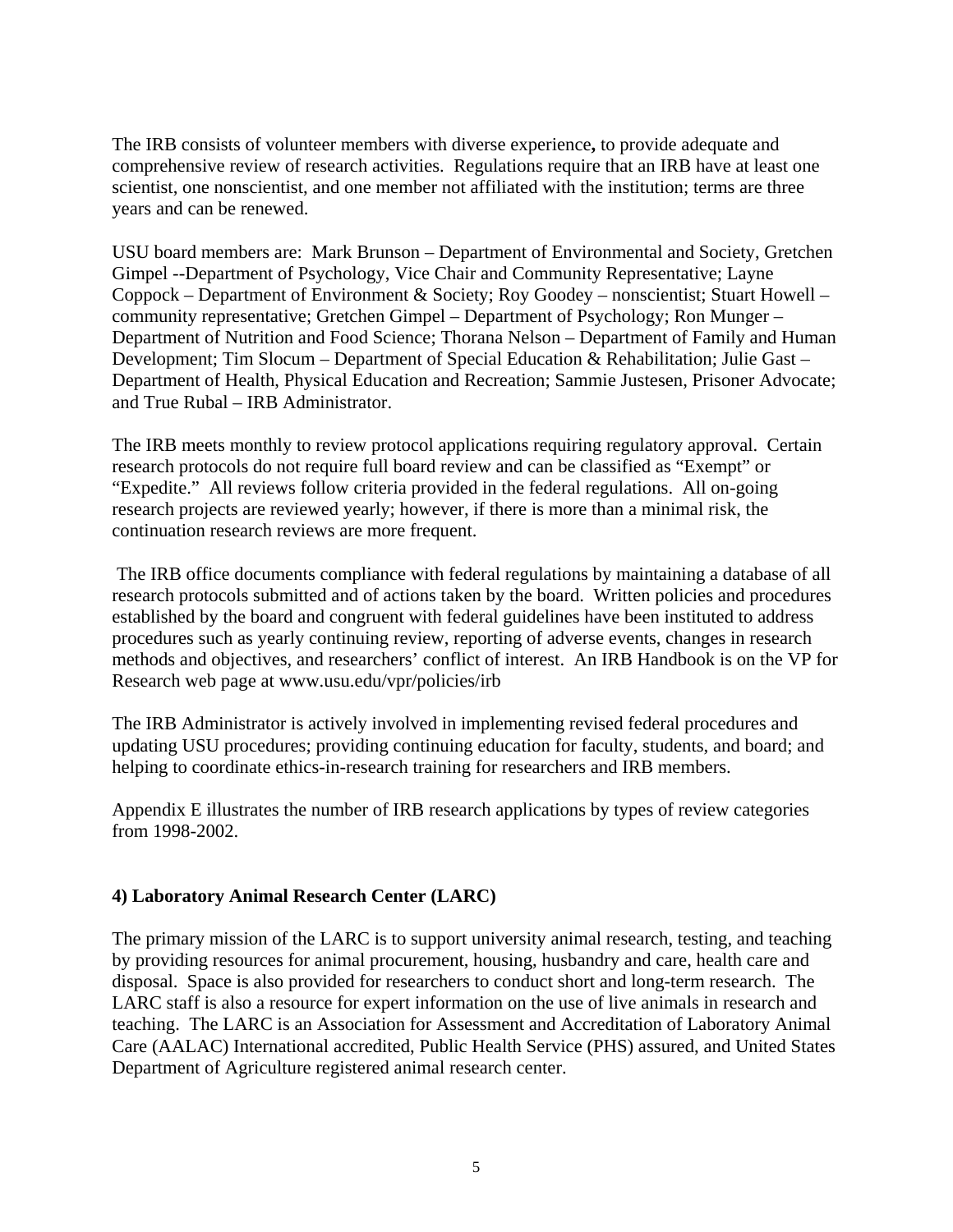The permanent salaried LARC staff consists of the following: A part-time director (S. Allen, USU faculty member) who is a Utah licensed and USDA accredited veterinarian and an affiliate of the American Association of Laboratory Animal Practitioners; a full-time supervisor (K. Udy) who is a certified Registered Laboratory Animal Technologist; a full-time secretary (C. Coombs), one full-time animal caretaker and a part-time animal caretaker (L. Potter). There are also part-time students employed who work in the washroom and provide basic animal care. In exceptional cases, researchers provide part or all of their own animal care. LARC approach to staffing has been that as workload changes part-time student work hours go up or down. The full-time supervisor (Udy) and secretary (Coombs) have shared assignment with the Institutional Animal Care and Use Committee (IACUC).

Major accomplishments for FY2003 included:

- Maintained AAALAC International Accreditation, PHS Assurance and USDA Registration.
- Security systems were upgraded by the installation of a non-working hours door intrusion alarm system which is connected to central campus security.
- Changed accounting system to more accurately account for direct and indirect costs of LARC and IACUC.
- Completed a 2,240 square foot addition to LARC; replaced LARC air supply system to make it compatible with new central campus heating and air conditioning system; remodeled space in a 3-room suite to accommodate NIH funded projects of two new faculty.

## **1.B. STRATEGIC UNITS**

### **1) Utah State University Innovation Campus**

The Utah State University Innovation Campus (IC) is committed to developing an effective working environment for state of the art technology enterprises, research institutes, and laboratories. Its "campus style" business environment facilitates collaboration and alliances among tenants, faculty, students, business, industry, and government to foster technology clusters that build long-term economic benefits for the University and the State of Utah.

The IC recently reached a threshold where future growth and development was limited by lack of room to expand. With a vision of dynamic future growth, it became apparent that additional land was needed. In partnership with the College of Agriculture, and the Ag Experiment Station, the IC purchased 512 acres in Cache Junction, which was exchanged for some of the agriculturally used property between 600 East to 1200 East and 1400 North to 1800 North. Certain parcels were not included in the Ag/IC land exchange because some historical projects needed to be maintained. As a result of this partnership, an additional 120 acres were acquired for the future growth and development of the IC.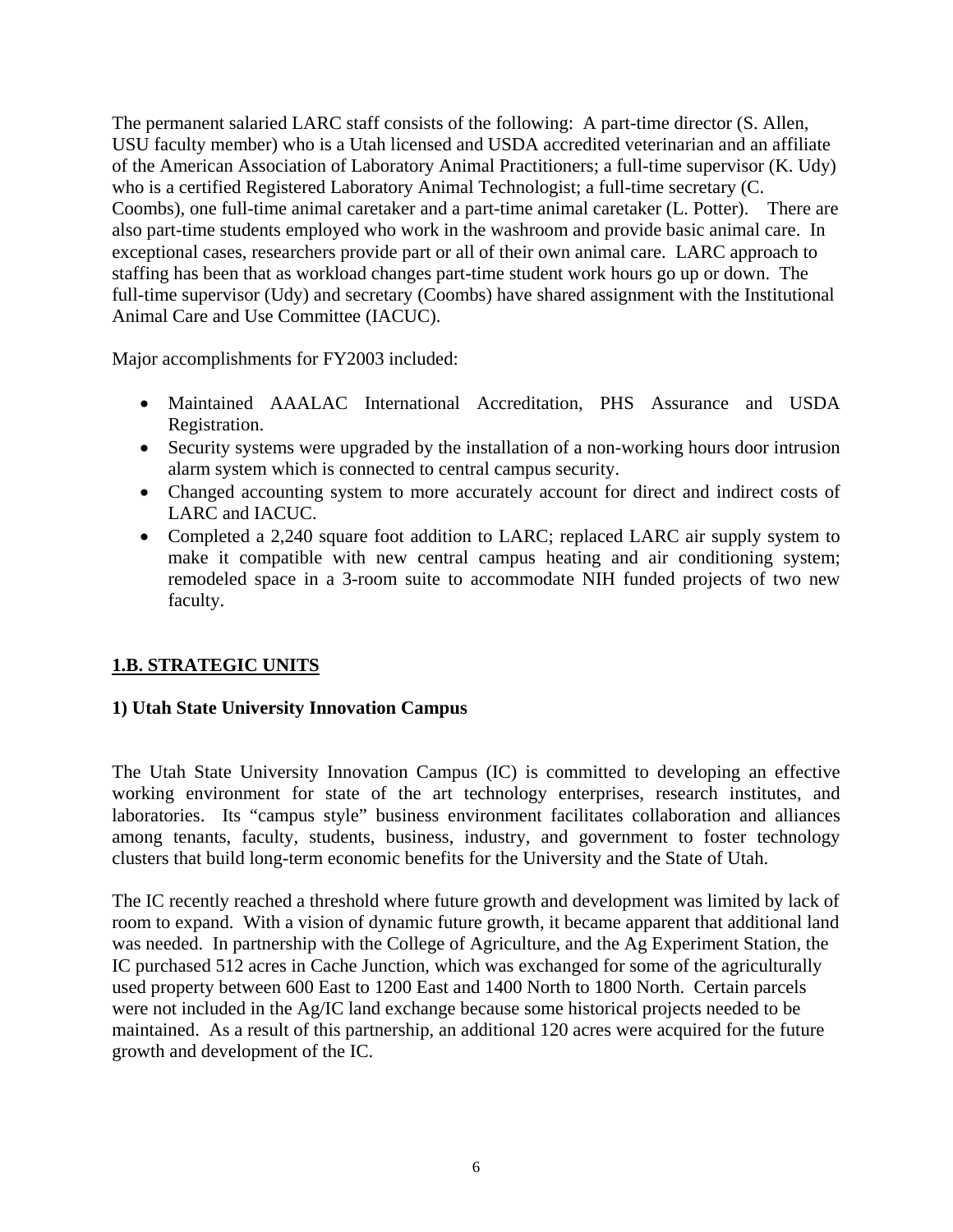To successfully develop the IC and fulfill the vision for future development over the next 30 to 40 years, Sasaki and Associates, an urban planning and design firm based in Boston, has been working with the IC Administration to develop a master plan. The master plan will be used to guide future development of the campus. One of the objectives in developing the master plan is to give attention to ways of conserving energy, resources, and implementing state-of-the-art measures for landscaping and architectural design.

The IC worked in partnership with the USU Research Foundation and the USU Administration in issuing a bond for the construction of three buildings; SDL Calibration and Optical Research Lab, the USU Research Foundation Administration building and the USU Research Foundation Molecular Facility, totaling approximately 100,000 square feet of office and lab space.

The IC has been actively involved in attracting new companies. For example, the IC partnered with the State of Utah to attract Information Connections/Information Alliance, a marketing research firm that employs approximately 250 employees. This model has provided a network for the State of Utah Smart Sites program.

Programs to improve tenant relationships have been implemented (i.e. improved data and telephone services, discounted rates for participation in a corporate wellness program and acknowledgement as a campus business partner with I.D. cards for various discounts and participation in programs at Utah State University). A daily shuttle service between the USU main campus and the USU IC has been added. The establishment of an energy efficiency partnership program with Utah Power and Light was implemented. The IC has been working on a marketing strategy and promotion materials, which has resulted in the development of a new logo, website, and a promotional DVD.

IC Acting Director, M. K. Jeppesen and Manager Teresa McKnight, were invited to speak on its success and future at the Association of University Research Parks national conference held in New Orleans. The IC has received publicity within the Association of University Research Parks, which has spotlighted the accomplishments and future vision for Innovation within the Rocky Mountain West.

#### **2) Office of Technology Management and Commercialization (OTMC)**

The OTMC complements the research activities of USU and promotes University outreach by developing and commercializing technologies for public use and benefit, potentially providing additional income to the University and its partners.

FY 2003 was the first full year for the Office of Technology Management and Commercialization (OTMC) within the USU Research Foundation and under new leadership. One indication of the early success of this new team is that invention disclosures were up 100% in the physical sciences, and increased more than 50% overall.

In addition to their traditional role of patenting and licensing USU/USU Research Foundation technologies, OTMC has a strong emphasis on increasing the commercial value of these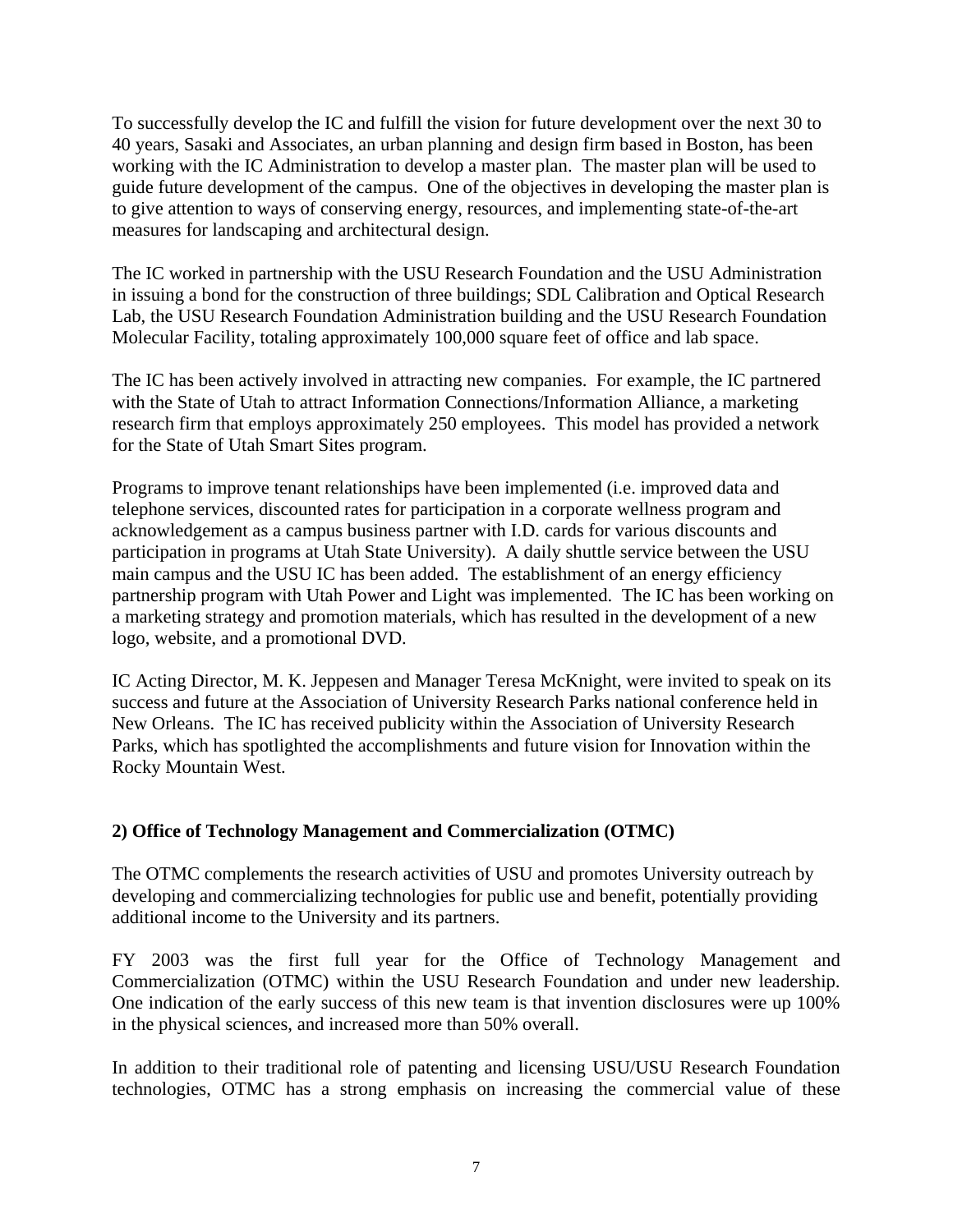technologies. A number of strategic human and financial resource initiatives have been implemented in 2003 which will increase the value of technologies.

The staff additions include Dr. Carole Golden, who has a strong background in biotechnology research and commercial start-ups, who now leads Life Science technology commercialization. Lola Jean Bolton, office manager, has an extensive career with engineering based companies and firms. An Advisory Board for OTMC was formed with prominent business people in each main technology area to help define the best approach to marketing technologies. By partnering with USU College of Business, MBA students are providing market research support for key technologies. In addition to providing valuable information for business development activities, these assignments provide a valuable educational experience for students with real business cases.

A number of financial resource initiatives also have been implemented. A Technology Development Bridge Fund was approved and implemented. These funds provide support to develop technologies (as opposed to research) with excellent commercial potential. Among the technologies funded were a high protein snack food based on cheese whey, a revolutionary cooling device that requires no external power and has no moving parts, and a genetic marker system for neurological disorders. A companion Business Development Bridge Fund was also approved and implemented. Among the businesses to receive bridge funding for commercial launch support are 3GB (web-based teaching systems) and Hi\*Track (a software tracking system for testing infant hearing). A renewed emphasis on soliciting State of Utah Center of Excellence funding for technology commercialization resulted in a five-fold increase in new proposals. This resulted in one new funded center and five new planning grants. Excellent progress was also made in establishing a Venture Capital Fund to provide seed and angel funding for early stage businesses coming from USU/USU Research Foundation technologies. A strong management team, including a senior general partner has been assembled and fund raising is underway.

Transferring technologies from USU/USU Research Foundation into the market place at the right stage of development is key to maximizing the value and opportunities for a technology. Typical university technologies are at a very early stage and have a high level of risk associated with their commercialization; this is because a number of questions are unanswered about the ability to produce a product (within acceptable costs) that will be of interest to customers. Having a capability to develop prototypes incorporating the technology helps answer the manufacturing cost questions and provides samples for customer evaluations.

A new unit operation within OTMC is being added that will have the capability to develop electro-mechanical prototypes incorporating technologies developed within USU/USU Research Foundation. By partnering with inventors that have developed the basic technology, it will be possible to significantly accelerate the commercialization process and increase the value of the technology for all key stakeholders. The initial work of this unit will be in developing prototypes for robotic technology developed in the College of Engineering.

The charts in Appendix F reflect major technology management indicators for the fiscal year ending June 2003. As noted, the number of YTD disclosures in the current year (49) is higher compared to the year before (38). USU's patenting activity increased by 4%; and there were 76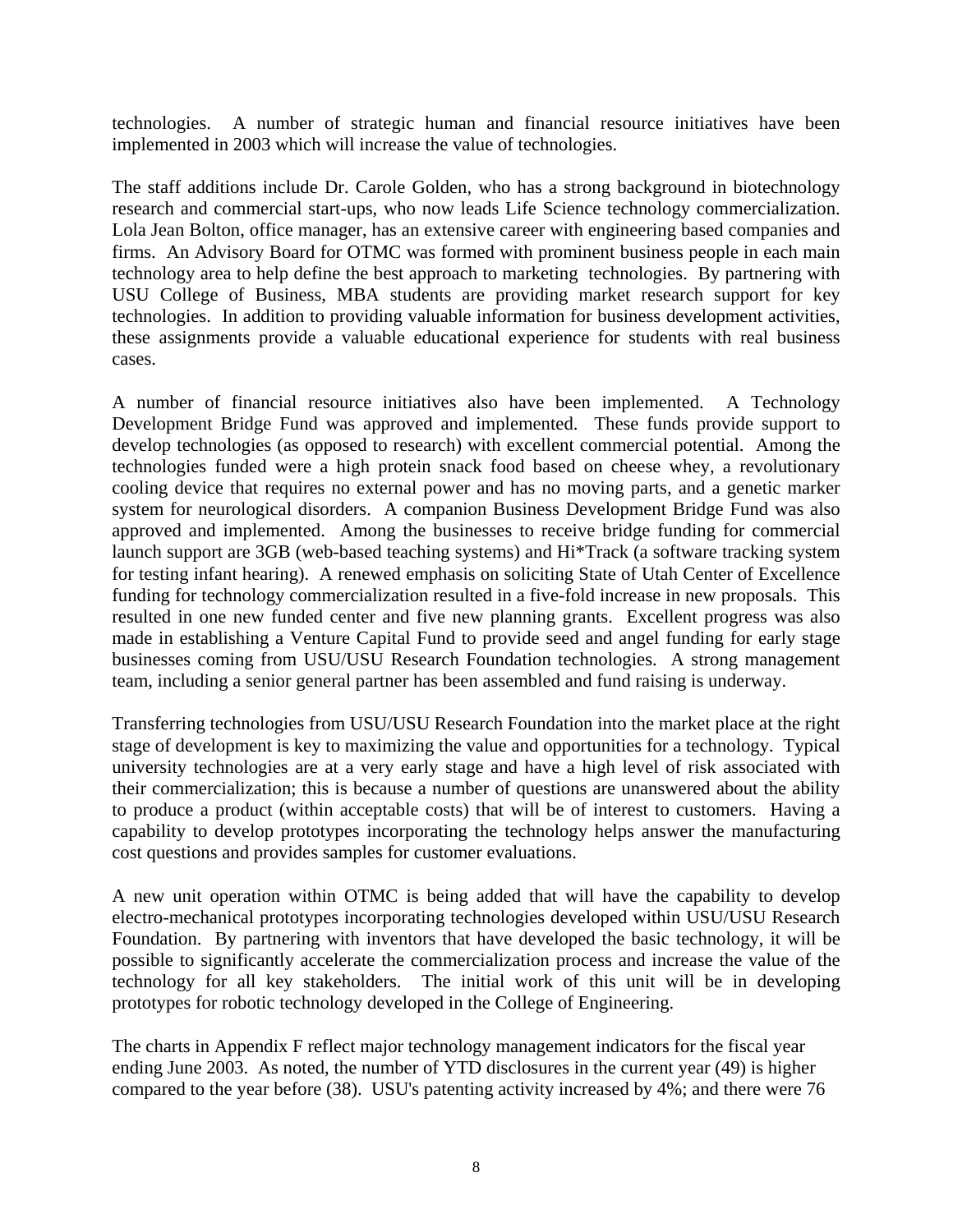technologies licensed through June 2002 versus 76 licensed through June 2003. Licensing and royalty revenues were slightly lower at the end of June this year (\$247,291) compared to the year before (\$280,381) but royalties are expected to grow substantially in the coming year.

### **2. RESEARCH COUNCIL MEMBERSHIP AND FUNCTIONS**

The Research Council provides advice and recommendations to the Vice President for Research. Additionally, members of the Council provide direct and important channels of communication between researchers and those who make decisions affecting research at USU. Members of the Research Council are college deans or their representatives, and selected center/lab directors as specified by the code of policies and procedures. Appendix G is a current membership list of the University Research Council. This group meets about once a month to discuss and make recommendations on research issues.

Major issues addressed by the Research Council in FY2003 included:

| August 2002    | Research Matters, a new marketing brochure for USU research,<br>was discussed and reviewed. Suggestions were made to highlight<br>alumni who have created successful businesses in Utah. VPR<br>agreed to increase the eleven V. P. Research graduate fellowships<br>from $$12,000$ to $$15,000$ .                                                                                                                                                       |
|----------------|----------------------------------------------------------------------------------------------------------------------------------------------------------------------------------------------------------------------------------------------------------------------------------------------------------------------------------------------------------------------------------------------------------------------------------------------------------|
| September 2002 | Discussed results of NIH Proactive Site Visit conducted in August<br>2002. Recommendations included implementation of expanded<br>faculty education and training for research compliance,<br>development of research-related policies (conflict of interest and<br>intellectual property), and increasing staffing levels.                                                                                                                               |
| October 2002   | Electron Microscope (EM) Laboratory subcommittee completed its<br>review and reported that the Lab could not recover all of its costs<br>from service fees at its current level of usage. Bart Weimer was<br>named Director of the Biotechnology and Genomics Research<br>Center. Dennis Paffrath was named Director of Sponsored<br>Programs Office (SPO).                                                                                              |
| December 2002  | Research Council approved SPO policy that provides for a 48-<br>hour turn around time for proposal review in SPO. The Water<br>Task Force presented its report. Conflict of Interest Policy 307<br>was revised and approved. Discussion continued regarding VPR<br>marketing video. Effective October, 2003, HHS, NSF, and NIH<br>will require electronic proposal submission. Dennis Paffrath will<br>lead USU implementation of electronic submission. |
| February 2003  | Research Council approved federal policy requiring faculty/staff<br>P.I.'s to submit notification if they are taking extended leave was<br>submitted to the Provost's Office. A notification form will be                                                                                                                                                                                                                                                |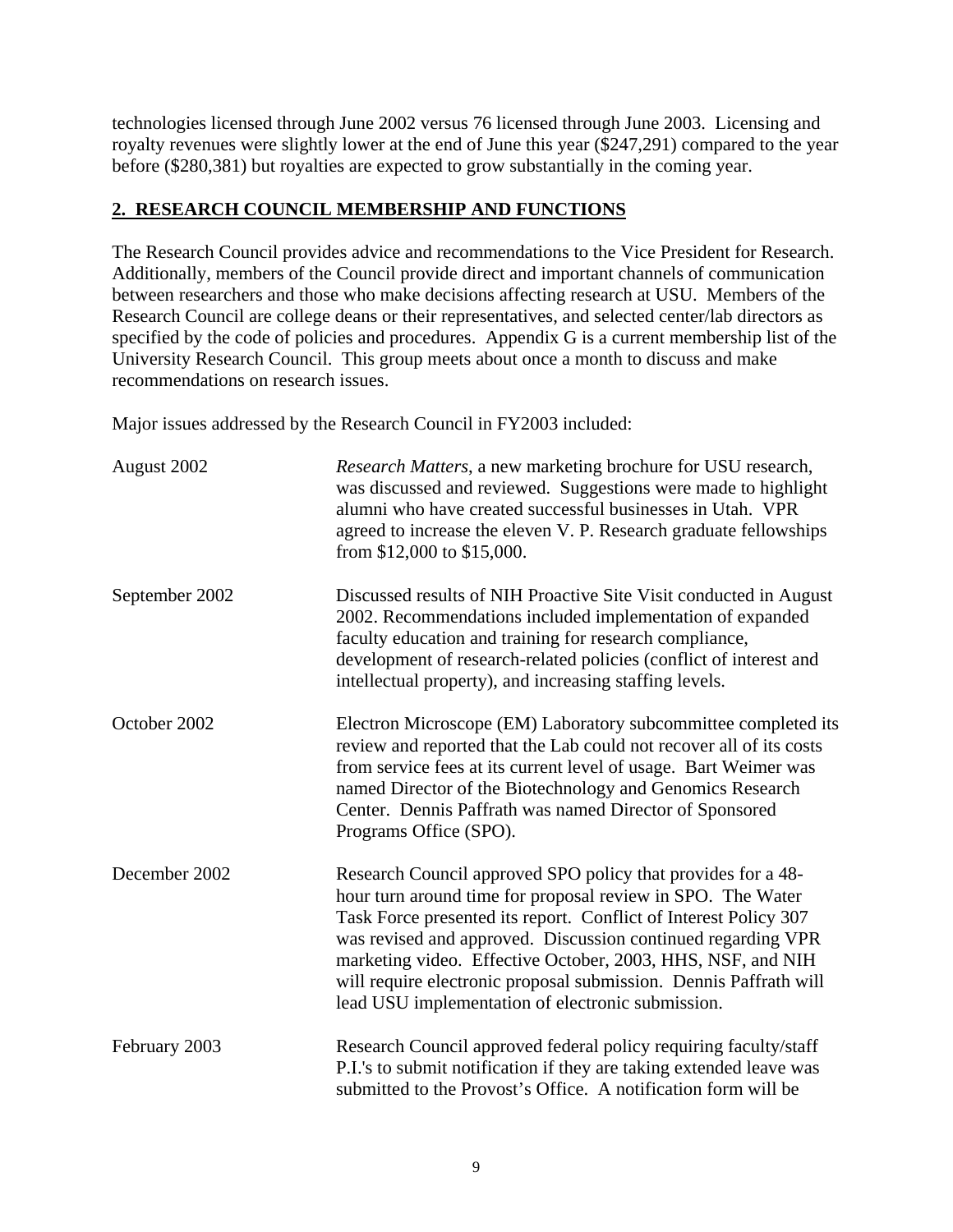|            | included with sabbatical request forms. Council reviewed USU<br>policy regarding establishment of Centers and Institutes. Council<br>approved the creation of Center for On-line Education in College<br>of Education and Western Center for Monitoring and Assessment<br>of Freshwater Ecosystems in College of Natural Resources. F&A<br>Subcommittee reported its recommendations.                                                                                                                                                                                                                                                                                                                                                                                                                                                                                                                                  |
|------------|------------------------------------------------------------------------------------------------------------------------------------------------------------------------------------------------------------------------------------------------------------------------------------------------------------------------------------------------------------------------------------------------------------------------------------------------------------------------------------------------------------------------------------------------------------------------------------------------------------------------------------------------------------------------------------------------------------------------------------------------------------------------------------------------------------------------------------------------------------------------------------------------------------------------|
| March 2003 | V.P. Research appointed a Committee to review and make<br>recommendations regarding USU's policy to create Research<br>Centers. The Research Council was commended for submitting<br>seven nominations from USU for the Governor's Medal for<br>Science. College of Business outlined an MBA program to<br>improve tech transfer and commercialization on campus by<br>utilizing MBA students to review pre-proposals and proposals for<br>marketing and commercialization ideas. This service will be<br>offered to all researchers.                                                                                                                                                                                                                                                                                                                                                                                  |
| April 2003 | Eco-Terrorism Subcommittee met and requested deans and<br>directors provide a priority listing of facilities and/or programs that<br>might be targets for terrorism acts. The V.P. Research discussed<br>New Faculty Research Grants and recommended new guidelines to<br>be developed that clarify priorities for funding distribution. Drs.<br>Clair Batty and David Bowles from USU were awarded the<br>Governor's Medal for Science.                                                                                                                                                                                                                                                                                                                                                                                                                                                                               |
| June 2003  | Subcommittee report for Eco and Animal Rights Terrorism was<br>presented. It ranked facilities and/or programs that terrorists might<br>target and security precautions were discussed. V.P. Research<br>asked Deans and Research Council to refrain from asking for<br>waiver of indirect costs. If sponsoring agency will not allow F&A,<br>then P.I. should consider asking for an administrative fee. A<br>University initiative to enhance USU revenue was discussed. A<br>representative from Controller's and Sponsored Programs Office<br>will meet with individual deans on a quarterly basis to review the<br>college's over budget report and develop strategies to reduce<br>contract deficits. Sigma Xi is under review to see if it should be<br>started again at USU. Council discussed creating a database of<br>scholarly publications to report faculty productivity in research and<br>scholarship. |

During the past year, the VPR and Research Council also identified specific operational priorities that have served to focus and guide efforts in the VPR office. These strategic priorities highlight areas of concerted attention.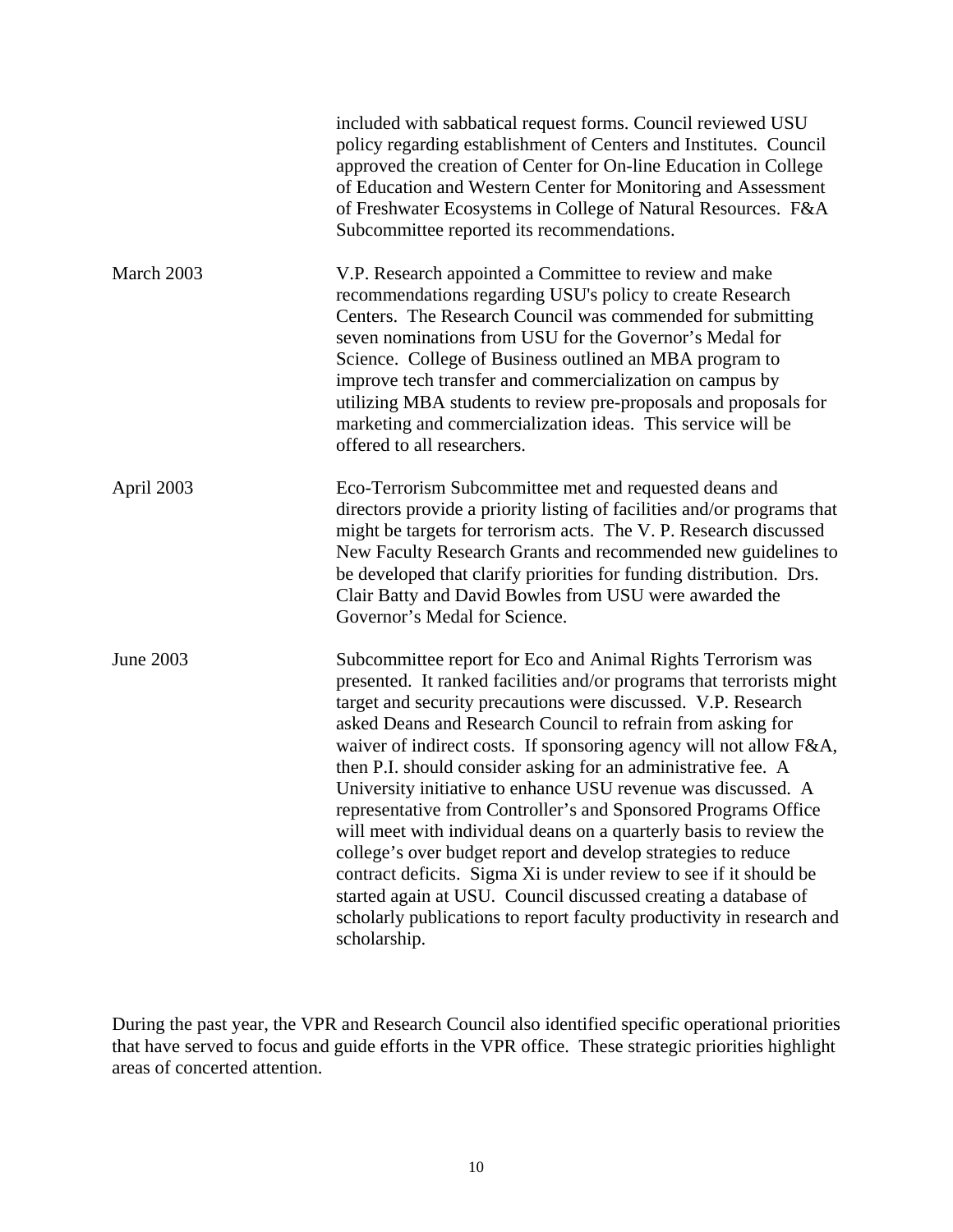- 1. Strengthen and develop major research clusters and initiatives.
- 2. Develop Office of Technology Commercialization into a strong service unit for inventors and a revenue generating enterprise for USU.
- 3. Shift Research Park toward Innovation Campus emphasizing partnerships.
- 4. Increase indirect cost recovery.
- 5. Create credible reports of research related activities

## **3. USE OF FACILITIES AND ADMINISTRATION FUNDS AT USU, FY2002-2003**

Facilities and Administrative (F&A) costs are the shared indirect or overhead costs of research. The federal government audits actual F&A costs and establishes a rate that the university seeks to recover from sponsors. Recovered F&A funds are used to pay actual indirect costs of research, and to stimulate and expand research opportunities.

Appendix H is a report compiled by the Controllers Office that summarizes the amount of F&A generated in FY2002-03 by department; 30% returned to the cost center; and allocations of 70% held centrally in the VPR.

The graph in Appendix I compares F&A revenues generated by, and allocations from all VPR sources to USU colleges.

## **4. CURRENT AND FUTURE RESEARCH ISSUES AT USU**

Listed below are selected 2002-2003 initiatives undertaken in the Vice President for Research Office.

1) Improve Reporting of USU Research Activity at USU. The VPR, in cooperation with the Controllers Office, have developed reports that reflect total research expenditures at USU utilizing NSF definitions. This will facilitate comparison of USU and peer institutions. Appendix J is a graph that illustrates research expenditures from federal and nonfederal sponsors for the past five years. The pie chart in Appendix K summarizes total research expenditures for scientific and engineering research expenditures and nonscientific and engineering research expenditures for FY2003. FY2002 was the first year that nonscientific and engineering research expenditures data were reported separately.

2) Strengthen the Bio molecular Systems Research Cluster. Additional one time (\$120,000) and ongoing funding (\$300,000) was obtained through the compact planning process of campus wide Selective Investment. These funds are being administered through the Center for Integrated Bio Systems in the Biotechnology facility.

3) Increase Research Activities for Undergraduate Students. The VPR provides support for undergraduate research grants through Undergraduate Research and Creative Opportunities (URCO) with a similar program under development for minority students. The VPR supports Posters on the Hill for undergraduate students to present research at the State Capital (26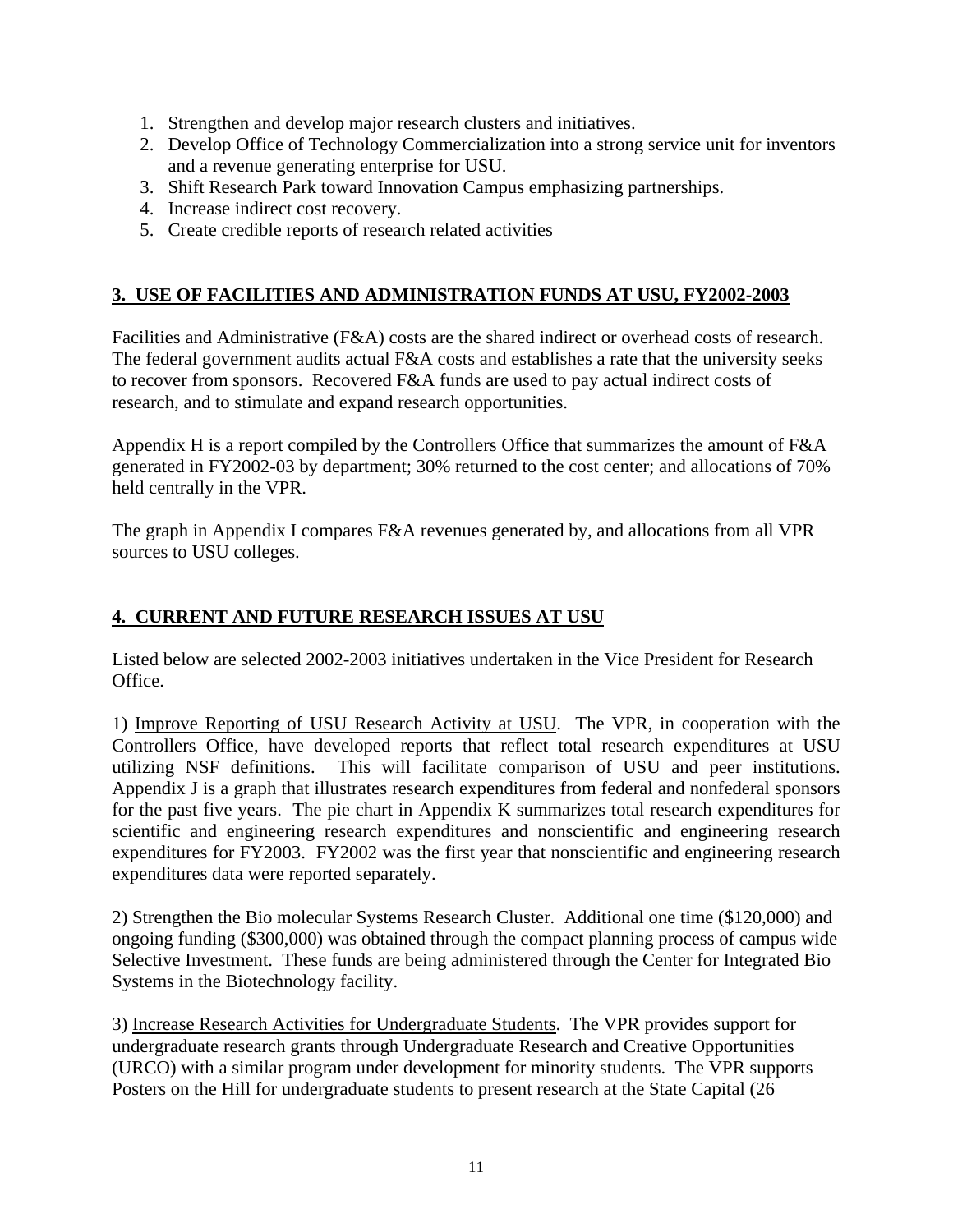students) and Washington, D.C. (11 students). The VPR also provided support for undergraduate students (20) to participate at the National Conference for Undergraduate Research.

4) Build the Sponsored Programs Office (SPO) to Upgrade Services. Positive changes in the SPO were described in Section I of this report, including the addition of new contract administrators funded through a compact planning initiative.

5) Distribution and Use of Facilities and Administration (F&A) Funds. A subcommittee of the Research Council, chaired by Scott Hinton, completed its study of F&A recovery and distribution and made the following recommendations to the Research Council:

- Limit F&A waivers
- Develop metric to calculate maximum F&A that USU can receive
- Reaffirm percent of F&A returned to colleges/centers (30%)
- Reaffirm current 50/50 cost share for new faculty start-ups
- Limit university cost share to that required by funding agency
- Return F&A program support proportional to amount of F&A generated (except 20%) allocated for creative activities)
- Shift cost of research facilities to direct costs where possible
- Provide monthly summary report of sponsored grants/contracts awards by department
- Develop a data set that maps F&A earnings to each principal investigator's home department and college to more accurately allocate program support
- Enhance USU policies and procedures for the establishment of centers and institutes

6)Improve Federal Relations Process. The VPR has strengthened USU's presence in Washington, D.C. by meeting frequently with elected officials and agency representatives in the Washington, D.C. area. Additionally, the VPR has developed a systematic process of coordinating congressional requests. Requests are presented by the deans and prioritized by the President and Provost in an effort to increase our chances of obtaining congressionally directed funding and increasing their amounts.

7) Improve Marketing of USU Research. A marketing specialist has been added to better tell USU's research story. A VPR Dashboard was also developed to compare research performance indicators. (Appendix L) The VPR office is working to create an impact statement of USU research, showing that research is a good investment for its various constituents, including the university community, Cache Valley, and Utah. An annual report for the general public has been prepared documents the benefits of research, both economic and academic.

8) Selected Other Research Issues of Concern. Human Capital is a critical problem. Other states are bonded and attract and retain faculty using better incentives. Develop Financial Funding plans to build and fund facilities. Develop better infrastructure for Information Technology High Speed Computing capacity including grids and alternative paths into the valley. More money is needed to fund graduate students. When grants and soft monies end abruptly, students need a safety net to finish research. Security. Separate more research from teaching areas. Systematic review of all buildings on campus, what is housed, and what security needs would be.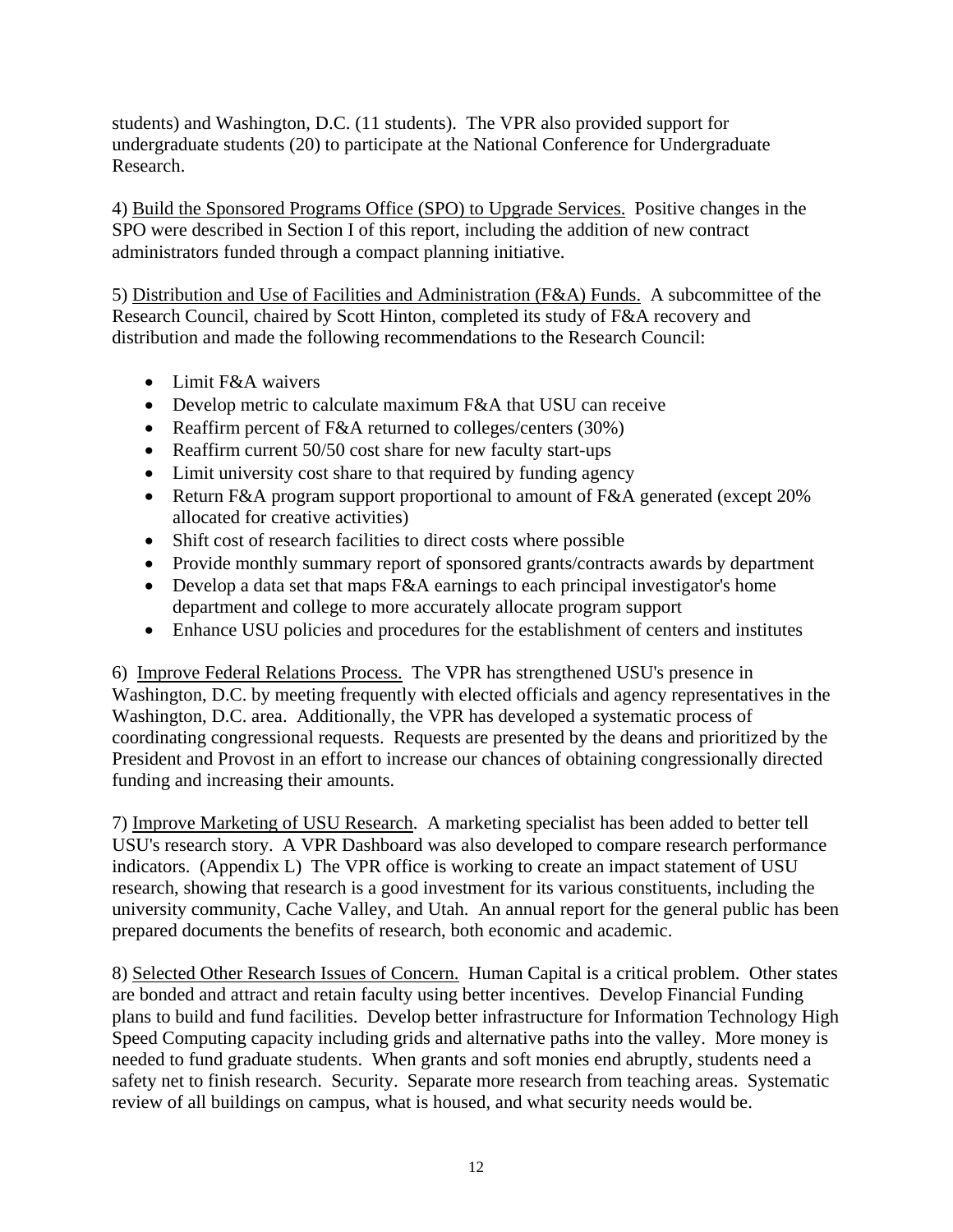#### APPENDIX A

#### SPONSORED PROGRAM CONTRACT/GRANT AWARDS  $BY$  COLLEGE<sup>1</sup>

|                                         | 1998-99     | 1999-00       | 2000-01       | 2001-02          | 2002-03        |
|-----------------------------------------|-------------|---------------|---------------|------------------|----------------|
| Agriculture <sup>2</sup>                | 10,774,979  | 13,517,310    | 21,796,305    | 29,344,387       | 32,855,803     |
| Business <sup>2</sup>                   | 1,327,435   | 2,438,801     | 1,273,164     | 1,894,131        | 1,340,875      |
| Education                               | 15,382,494  | 16,877,463    | 17,776,693    | 20,162,620       | 23,069,480     |
| Engineering                             | 41,133,692  | 55,000,955    | 59,626,203    | 46,775,208       | 58,024,532     |
| Family Life <sup>3</sup>                | 255,645     | 192,579       | 6,000         | $\boldsymbol{0}$ | $\overline{0}$ |
| <b>HASS</b>                             | 580,370     | 846,020       | 479,944       | 518,329          | 303,769        |
| Natural Res.                            | 7,116,033   | 7,048,039     | 9,681,254     | 10,980,726       | 8,297,175      |
| Science                                 | 7,428,701   | 7,808,961     | 9,442,672     | 10,977,131       | 9,083,475      |
| Other                                   | 2,342,326   | 3,049,859     | 6,038,110     | 3,564,960        | 6,135,902      |
| Jointly Admin.<br>Programs <sup>2</sup> | (1,180,902) | (1,877,198)   | (975, 490)    | (1,648,635)      | (880,088)      |
| <b>TOTAL<sup>4</sup></b>                | 85,160,773  | \$104,902,789 | \$125,144,855 | \$122,568,857    | \$138,230,923  |

<sup>1</sup> College awards include centers most closely aligned with that college. (See Appendix D for Center totals.)

 $2$ Award totals for jointly administered programs are reflected in the totals of both colleges involved with these programs. The amount in the jointly administered programs category is an accounting function designed to eliminate double counting of awards.

<sup>3</sup> College of Family Life was disbanded in FY2002. College award figures reflect faculty award information shifted to different colleges.

<sup>4</sup> Figures adjusted to exclude scholarships, fellowships, and state appropriations for research.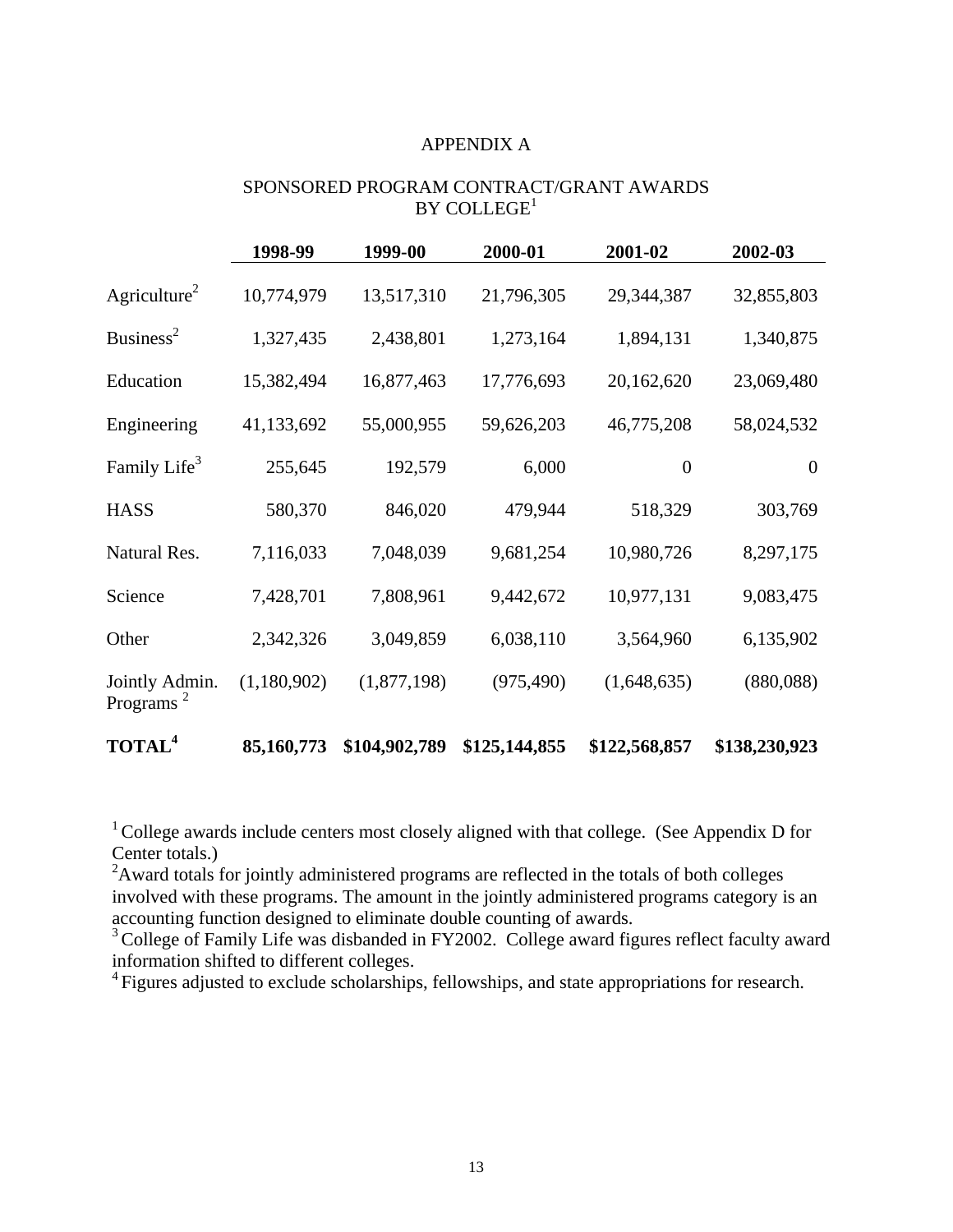#### APPENDIX B

# **Utah State University YTD Sponsored Program Awards FY 2002, FY 2003**

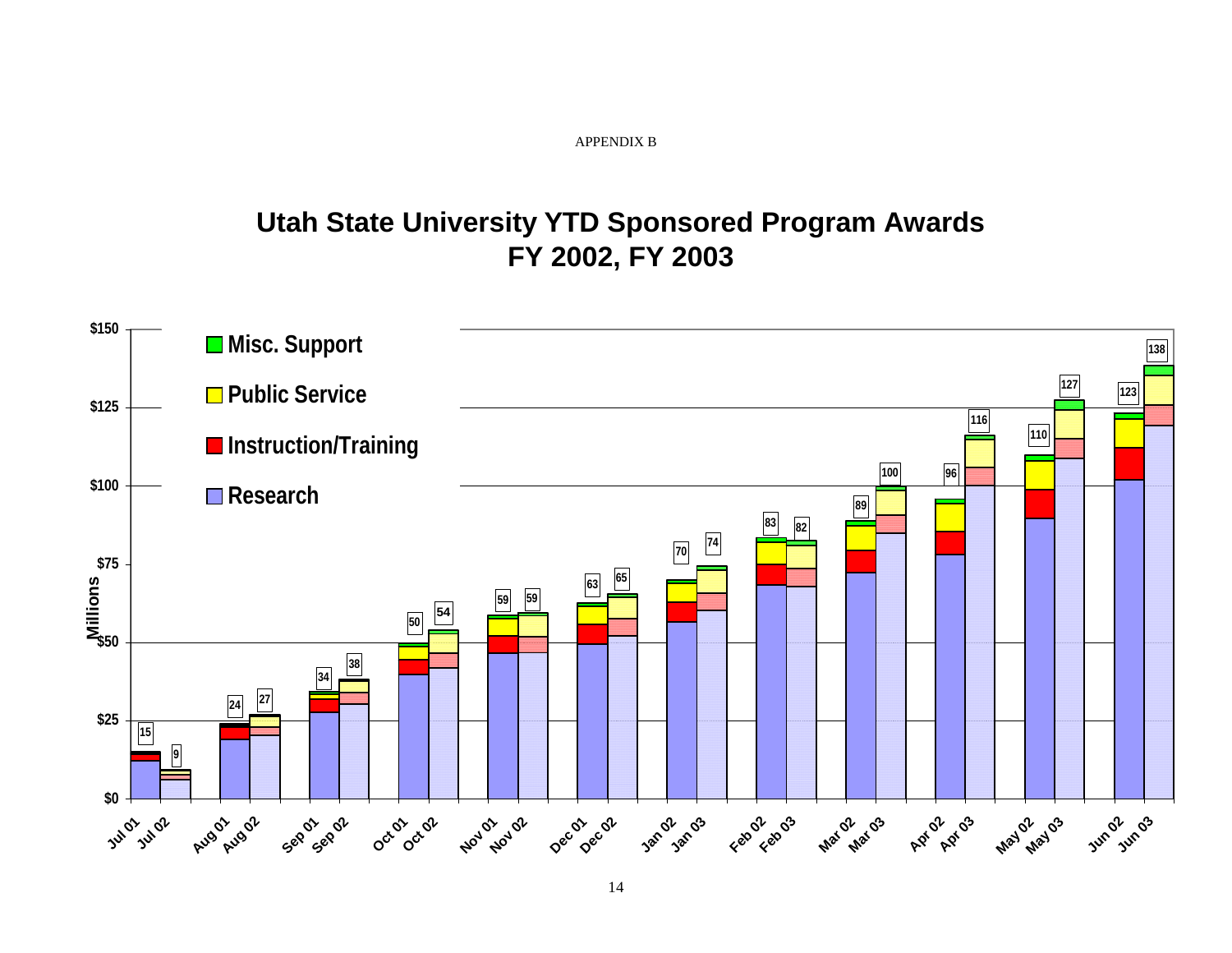#### APPENDIX C

## **BY FEDERAL SPONSORING AGENCY (IN DOLLARS)**

|                                                | <b>FY98-99</b> | <b>FY99-00</b> | <b>FY00-01</b> | <b>FY01-02</b>   | <b>FY02-03</b> |
|------------------------------------------------|----------------|----------------|----------------|------------------|----------------|
|                                                |                |                |                |                  |                |
| Department of Agriculture                      | 5,928,252      | 6,620,467      | 8,681,220      | 13,230,864       | 8,921,597      |
| Department of Defense                          | 24,781,483     | 25,543,310     | 35,479,396     | 24,668,809       | 40,633,208     |
| Department of Education                        | 6,710,807      | 6,784,208      | 7,217,261      | 7,203,705        | 5,712,791      |
| Department of Health and Human Services        | 5,231,582      | 7,959,660      | 8,410,599      | 12,160,887       | 11,086,906     |
| Department of the Interior                     | 2,180,211      | 2,051,827      | 3,046,466      | 2,313,308        | 3,248,809      |
| Department of State                            |                |                | 1,513,350      | 118,000          |                |
| <b>Environmental Protection Agency</b>         | 512,079        | 150,000        | 1,620,279      | 182,465          | 1,060,190      |
| National Aeronautics & Space<br>Administration | 11,124,670     | 5,622,590      | 8,621,203      | 17,182,036       | 22,249,464     |
| <b>National Science Foundation</b>             | 4,280,159      | 3,505,830      | 3,472,475      | 5,505,032        | 4,513,242      |
| State Agencies & Others <sup>1</sup>           | 24,411,530     | 46,664,897     | 47,082,606     | 40,003,751       | 40,949,497     |
| TOTAL <sup>2</sup>                             | \$85,160,773   | \$104,902,789  | \$125,144,855  | $$122,568,857^2$ | \$138,230,923  |

<sup>1</sup>This number is a composite of international banks, state agencies, other federal agencies, local agencies, private industry, and others.  ${}^{2}$ Figures adjusted to exclude scholarships, fellowships, and state appropriations for research.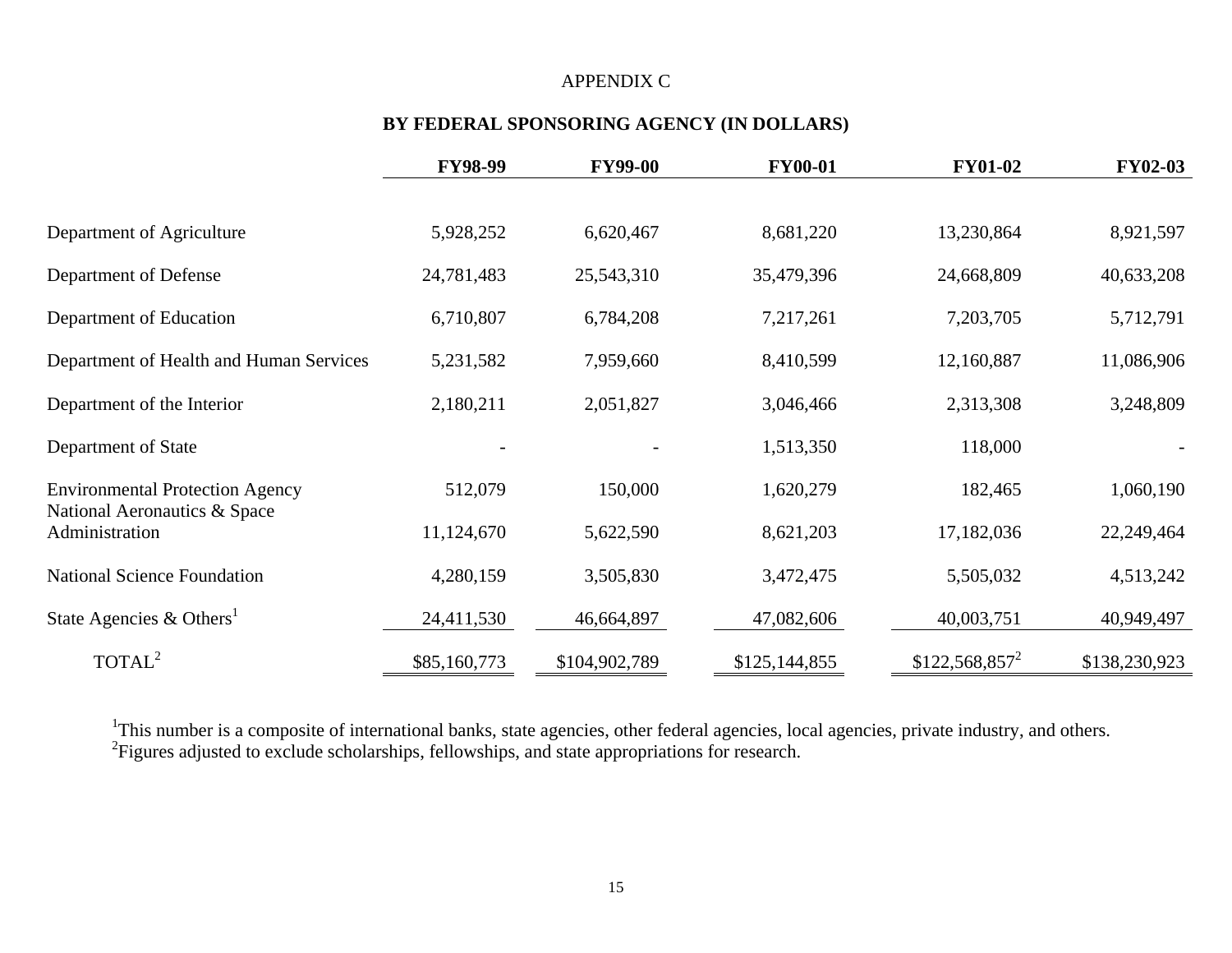#### APPENDIX D

#### **SPONSORED PROGRAMS CONTRACT/GRANT AWARDS BY RESEARCH CENTER**

| <b>RESEARCH</b>                                                                 |              |               |               |               |               |
|---------------------------------------------------------------------------------|--------------|---------------|---------------|---------------|---------------|
| <b>CENTER</b>                                                                   | FY 98-99     | FY 99-00      | FY 00-01      | FY 01-02      | FY 02-03      |
| Ag. Experiment Station                                                          | \$8,268,640  | \$11,384,886  | \$12,890,156  | \$14,075,399  | \$8,706,601   |
| Biotech. Center                                                                 | \$162,427    | \$222,821     | \$86,719      | \$68,247      | \$12,879      |
| CASS                                                                            | \$1,517,210  | \$1,399,997   | \$1,475,352   | \$1,877,538   | \$1,810,200   |
| <b>CPD</b>                                                                      | \$8,239,704  | \$8,343,046   | \$10,027,928  | \$9,227,716   | \$8,391,484   |
| Center for Space Eng.<br>(Beginning FY2002, USURF reassigned reporting centers) | \$234,964    | \$235,466     | \$115,644     | \$330,631     | \$127,500     |
|                                                                                 |              |               |               |               |               |
| Cooperative Extension                                                           | \$3,367,198  | \$4,817,625   | \$4,683,379   | \$4,776,956   | \$5,364,247   |
| Ecology                                                                         | \$3,315,241  | \$1,872,362   | \$2,997,761   | \$2,850,886   | \$2,994,710   |
| Eng. Experiment Station                                                         | \$2,399,051  | \$4,569,571   | \$12,797,261  | \$1,403,020   | \$430,762     |
| <b>International Programs</b>                                                   | \$66,000     | \$364,475     | \$0           | \$0           | \$0           |
| School of the Future                                                            | \$0          | \$0           | \$0           | \$21,811      | \$57,600      |
| Provost                                                                         | \$0          | \$0           | \$0           | \$0           | \$447,000     |
| Univ. Research & Training                                                       | \$18,261,504 | \$24,765,302  | \$26,657,551  | \$29,756,469  | \$34,081,231  |
| <b>USU Research Foundation</b>                                                  | \$35,683,965 | \$41,062,140  | \$49,526,018  | \$54,139,885  | \$70,322,046  |
| <b>Remote Sensing</b>                                                           | \$367,823    | \$978,141     | \$1,671,608   | \$482,214     | \$1,276,434   |
| Utah Water Research Lab.                                                        | \$3,277,046  | \$4,886,957   | \$2,215,478   | \$3,558,085   | \$4,208,229   |
| <b>Total USU</b>                                                                | \$85,160,773 | \$104,902,789 | \$125,144,855 | \$122,568,857 | \$138,230,923 |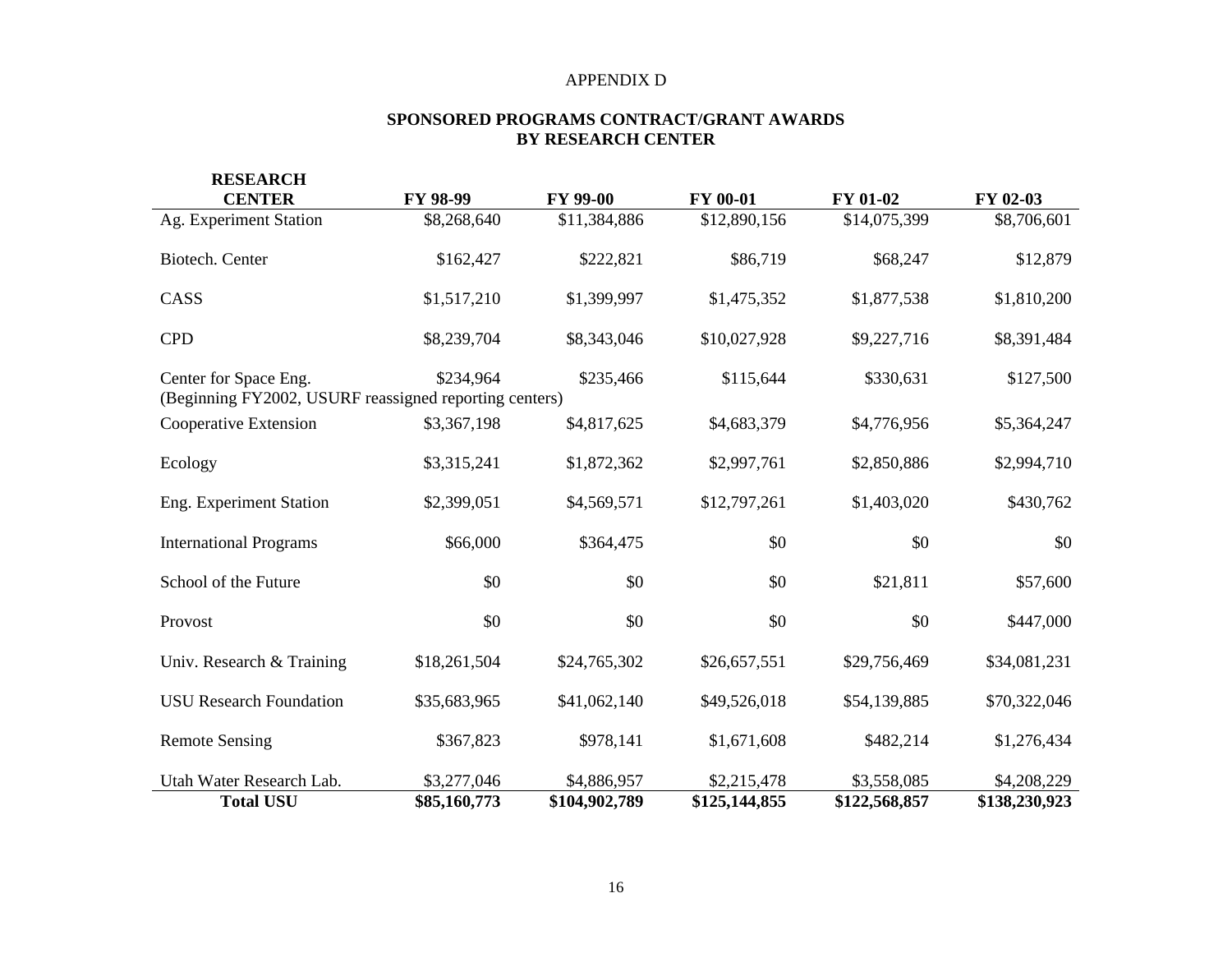#### APPENDIX E

### **Institutional Review Board (IRB) Research Projects Approved by Category and Total**

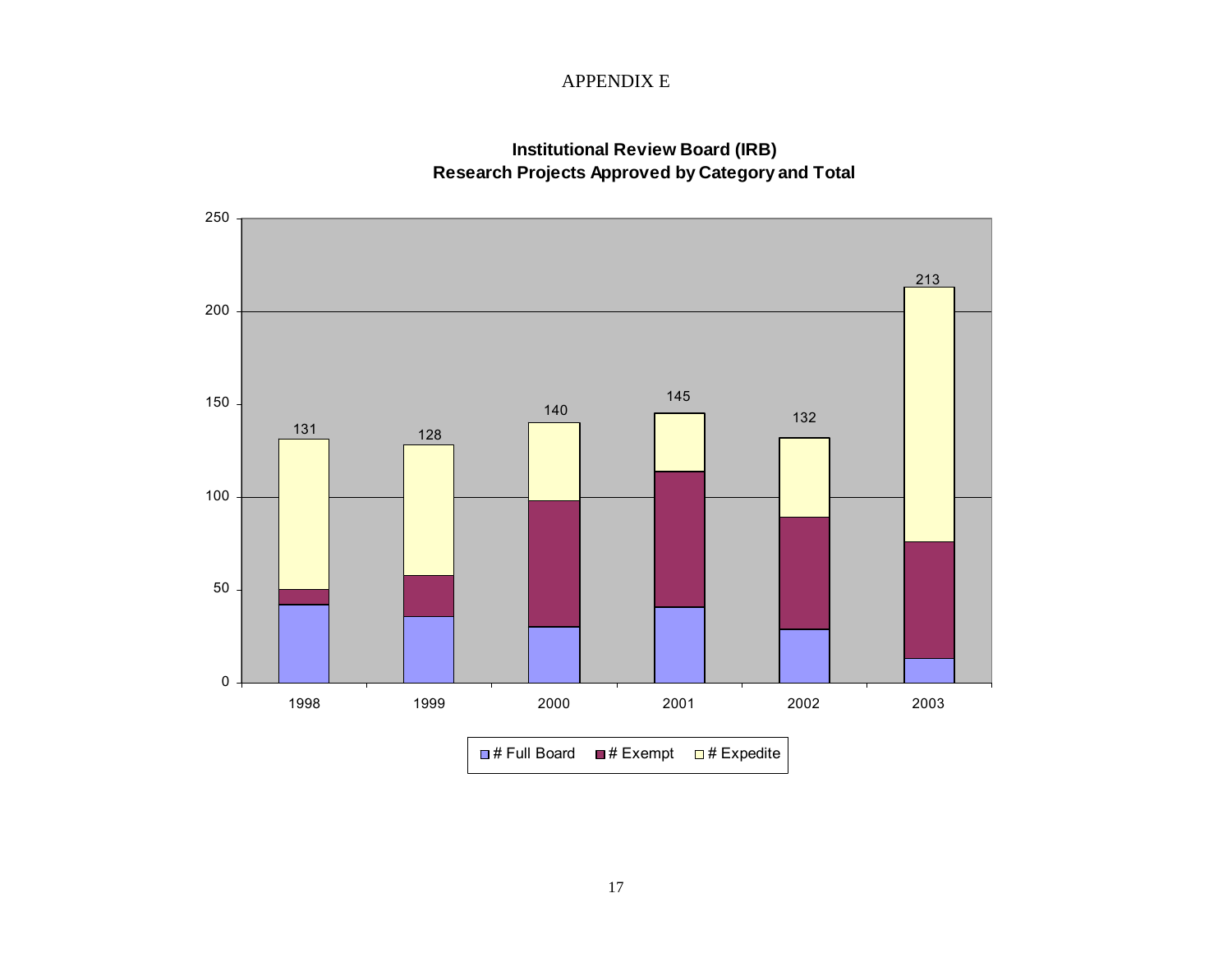### APPENDIX F



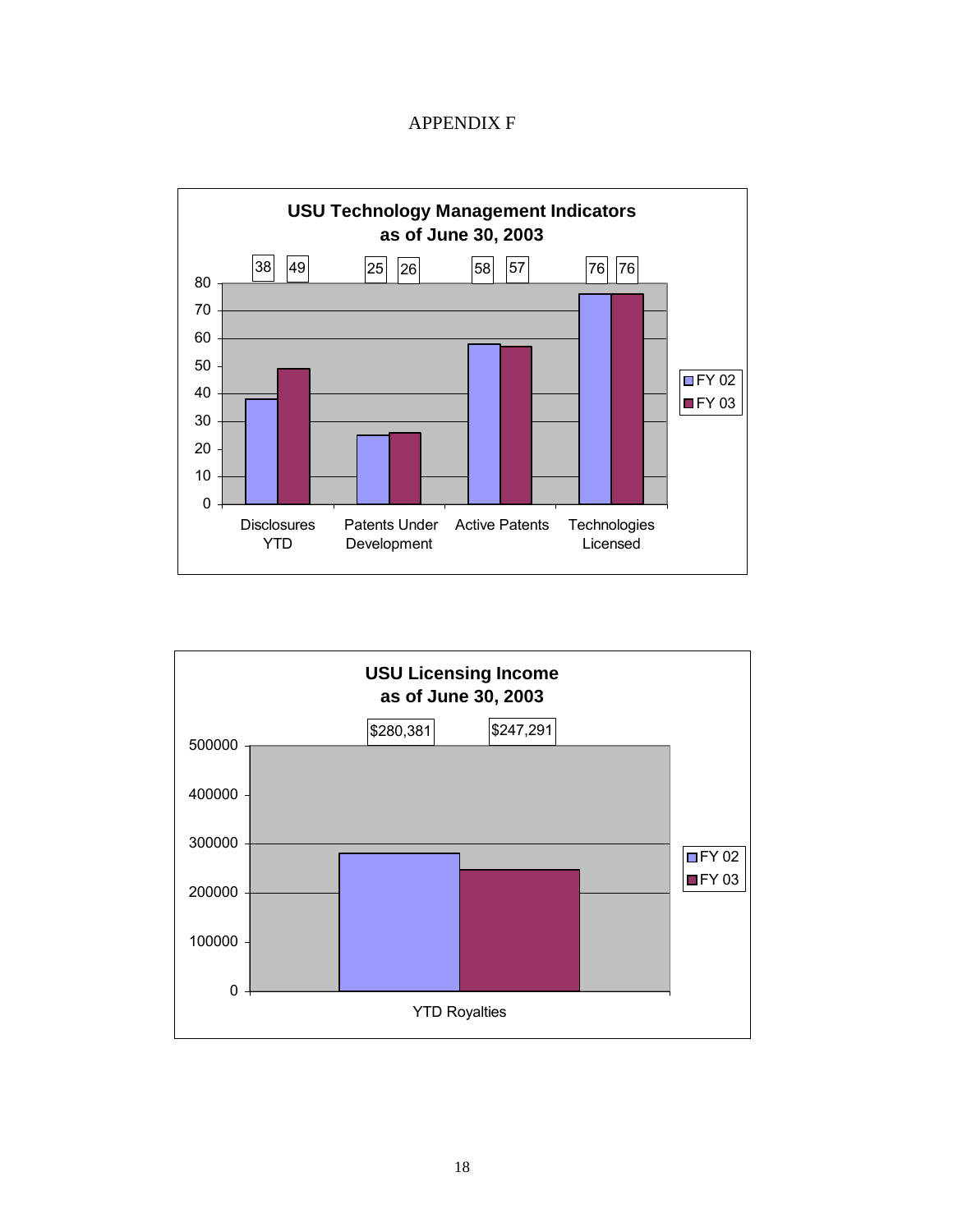## APPENDIX G

## UNIVERSITY RESEARCH COUNCIL Membership (2003-2004)

|                       |                                              | EXT  | <b>UMC</b> |
|-----------------------|----------------------------------------------|------|------------|
| Brent C. Miller       | Vice President for Research, Chairman        | 1180 | 1450       |
| <b>Stan Albrecht</b>  | <b>Executive Vice President and Provost</b>  | 1167 | 1435       |
| Caryn Beck-Dudley     | College of Business                          | 2376 | 3555       |
| Frank E. Busby        | <b>College of Natural Resources</b>          | 2445 | 5200       |
| Martyn Caldwell       | <b>Ecology Center</b>                        | 2555 | 5205       |
| <b>Noelle Cockett</b> | College of Agriculture                       | 2215 | 4800       |
| Don Fiesinger         | College of Science                           | 2478 | 4400       |
| <b>Steve Hansen</b>   | <b>Space Dynamics Laboratory</b>             | 4501 | 9700       |
| <b>Scott Hinton</b>   | College of Engineering                       | 2775 | 4100       |
| M. K. Jeppesen        | <b>Associate Vice President for Research</b> | 1199 | 1450       |
| Gary Kiger            | College of Humanities, Arts & Social Sci.    | 1200 | 0700       |
| Joyce Kinkead         | Vice Provost for Undergraduate Studies       | 1706 | 1435       |
|                       | And Research                                 |      |            |
| <b>Thomas Kent</b>    | <b>School of Graduate Studies</b>            | 1191 | 0900       |
| Mac McKee             | <b>Utah Water Research Laboratory</b>        | 3188 | 8200       |
| David G. Norton       | <b>USU</b> Research Foundation               | 4568 | 9710       |
| H. Paul Rasmussen     | <b>Agricultural Experiment Station</b>       | 2207 | 4810       |
| Sarah Rule            | Center for Persons with D                    | 6800 | 1987       |
| Carol Strong          | College of Education                         | 1469 | 2800       |
| <b>Bart Weimer</b>    | <b>Biotechnology Center</b>                  | 3356 | 8700       |
| Dennis Welker         | <b>Faculty Senate</b>                        | 3552 | 5305       |
| Barbara A. White      | <b>Information and Learning Resources</b>    | 2645 | 3000       |
|                       |                                              |      |            |
|                       |                                              |      |            |

| <b>Students</b>      |                                 |      |
|----------------------|---------------------------------|------|
| <b>Steve Skinner</b> | <b>Science Senator</b>          | 0105 |
| Stephanie Kukic      | <b>Graduate Student Senator</b> | 0105 |
| Karla Petty          | Academic V.P.                   | 0105 |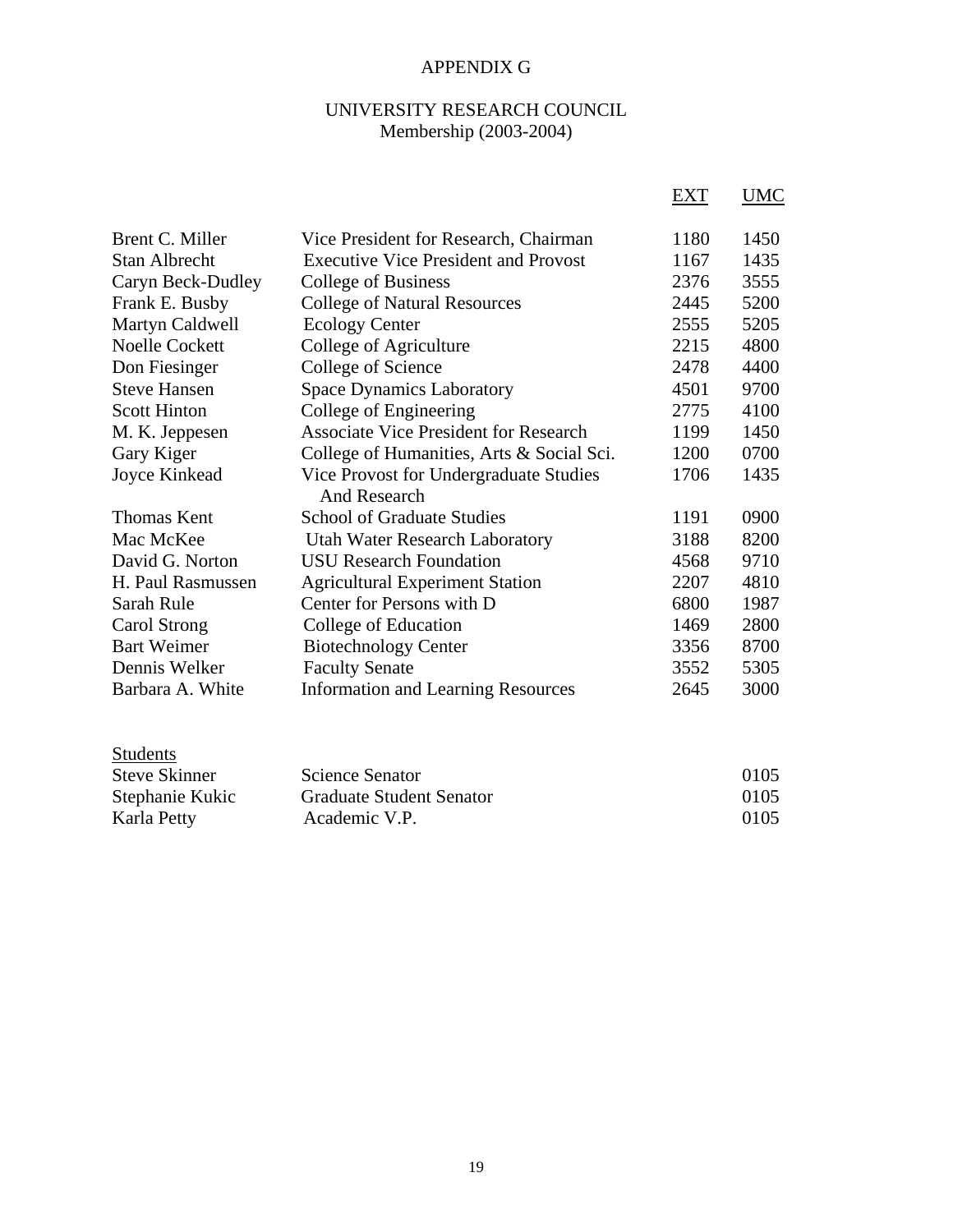### APPENDIX H

20-Oct-03

#### **Utah State University Analysis of Facilities and Administrative Costs Generated and Allocated July 1, 2002 through June 30, 2003**

| <b>College or Other Unit</b>                                                                            | Generated                  | <b>Budget</b><br><b>Allocations From</b><br>30% Return | <b>Budget</b><br><b>Allocations From</b><br>70% Centrally Held | <b>Total Budget</b><br><b>Allocations</b> | <b>Budget</b><br>as a % of<br>Generated |
|---------------------------------------------------------------------------------------------------------|----------------------------|--------------------------------------------------------|----------------------------------------------------------------|-------------------------------------------|-----------------------------------------|
| College of Agriculture                                                                                  |                            |                                                        | \$54,560.00                                                    | \$54,560.00                               | N/A                                     |
| Dean's Office - Agriculture                                                                             | \$8,577.90                 | \$2,573.52                                             |                                                                | 2,573.52                                  | 30.00%                                  |
| Agriculture - Economics                                                                                 | 54,937.27                  | 16,481.17                                              | 12,800.00                                                      | 29,281.17                                 | 53.30%                                  |
| Agricultural Experiment Station                                                                         | 77,029.22                  | 23,108.77                                              |                                                                | 23,108.77                                 | 30.00%                                  |
| Agricultural Systems Technology and Education                                                           | 2,156.78                   | 647.03                                                 | 51,750.00                                                      | 52,397.03                                 | 2429.41%                                |
| Animal, Dairy and Veterinary Sciences                                                                   | 578,183.20                 | 173,454.97                                             | 64,133.00                                                      | 237,587.97                                | 41.09%                                  |
| Biotechnology                                                                                           |                            |                                                        | 25,000.00                                                      | 25,000.00                                 | N/A                                     |
| Center for Epidemiology Studies                                                                         | 117,252.66                 | 35,175.79                                              | 236,638.00                                                     | 271,813.79                                | 231.82%                                 |
| Nutrition and Food Science                                                                              | 386,911.50                 | 116,073.45                                             | 54,000.00                                                      | 170,073.45                                | 43.96%                                  |
| Plants, Soils and Biometeorology                                                                        | 218,816.92                 | 65,645.06                                              | 112,434.00                                                     | 178,079.06                                | 81.38%                                  |
| Total College of Agriculture                                                                            | 1,443,865.45               | 433,159.76                                             | 611,315.00                                                     | 1,044,474.76                              | 72.34%                                  |
| College of Business                                                                                     |                            |                                                        | 25,000.00                                                      | 25,000.00                                 | N/A                                     |
| <b>Business Administration</b>                                                                          |                            |                                                        | 4,700.00                                                       | 4,700.00                                  | N/A                                     |
| <b>Business Information Systems</b>                                                                     | $-0.37$                    | $-0.11$                                                | 36,701.82                                                      | 36,701.71                                 | N/A                                     |
| Economics                                                                                               | 13,422.20                  | 4,026.66                                               | 18,947.18                                                      | 22,973.84                                 | 171.16%                                 |
| Management and Human Resources                                                                          |                            |                                                        | 1,360.98                                                       | 1,360.98                                  | N/A                                     |
| <b>Total College of Business</b>                                                                        | 13,421.83                  | 4,026.55                                               | 86,709.98                                                      | 90,736.53                                 | 676.04%                                 |
| College of Education                                                                                    |                            |                                                        |                                                                |                                           |                                         |
| Dean's Office - Education                                                                               | 4,295.56                   | 1,288.60                                               | 66,910.00                                                      | 68,198.60                                 | 1587.65%                                |
| Center for Persons with Disabilities                                                                    | 1,178,646.59               | 353,593.98                                             | 5,066.00                                                       | 358,659.98                                | 30.43%                                  |
| <b>Communicative Disorders</b>                                                                          | 278,943.57                 | 83,683.07                                              | 42,694.00                                                      | 126,377.07                                | 45.31%                                  |
| <b>Elementary Education</b>                                                                             |                            |                                                        | 22,810.00                                                      | 22,810.00                                 | N/A                                     |
| Family Consumer and Human Development                                                                   | 603,622.16                 | 181,086.67                                             | 390,730.75                                                     | 571,817.42                                | 94.73%                                  |
| Health, Physical Education and Recreation                                                               |                            |                                                        | 8,000.00                                                       | 8,000.00                                  | N/A                                     |
| <b>Instructional Technology</b>                                                                         | 97,582.13                  | 29,274.64                                              | 14,000.00                                                      | 43,274.64                                 | 44.35%                                  |
| Psychology                                                                                              | 236,996.76                 | 71,099.02                                              | 135,622.41                                                     | 206,721.43                                | 87.23%                                  |
| Secondary Education                                                                                     | 2,141.18                   | 642.35                                                 | 48,350.00                                                      | 48,992.35                                 | 2288.10%                                |
| Special Education and Rehabilitation                                                                    | 53,359.91                  | 16,007.98                                              | 37,434.00                                                      | 53,441.98                                 | 100.15%                                 |
| <b>Total College of Education</b>                                                                       | 2,455,587.86               | 736,676.31                                             | 771,617.16                                                     | 1,508,293.47                              | 61.42%                                  |
| College of Engineering                                                                                  |                            |                                                        |                                                                |                                           |                                         |
| Dean's Office - Engineering                                                                             | 8,192.20                   | 2,457.66                                               | 50,440.00                                                      | 52,897.66                                 | 645.71%                                 |
| Biological and Irrigation Engineering                                                                   | 395,669.99                 | 118,701.01                                             | 125,000.00                                                     | 243,701.01                                | 61.59%                                  |
| Civil and Environmental Engineering                                                                     | 84,607.60                  | 25,382.27                                              | 41,000.00                                                      | 66,382.27                                 | 78.46%                                  |
| Electrical and Computer Engineering                                                                     | 64,710.62                  | 19,413.19                                              | 215,718.00                                                     | 235,131.19                                | 363.36%                                 |
| <b>Engineering Experiment Station</b>                                                                   | 290,640.49                 | 87,192.15                                              |                                                                | 87,192.15                                 | 30.00%                                  |
| Industrial Technology and Education                                                                     |                            |                                                        | 32,595.00                                                      | 32,595.00                                 | N/A                                     |
| Mechanical and Aerospace Engineering                                                                    | 18,972.41                  | 5,691.73                                               | 104,240.00                                                     | 109,931.73                                | 579.43%                                 |
| Utah Water Research Laboratory<br><b>Total College of Engineering</b>                                   | 837,798.26<br>1,700,591.57 | 251,339.55<br>510,177.56                               | 100,000.00<br>668,993.00                                       | 351,339.55<br>1,179,170.56                | 41.94%<br>69.34%                        |
|                                                                                                         |                            |                                                        |                                                                |                                           |                                         |
| College of Humanities, Arts and Social Sciences<br>Dean's Office - Humanities, Arts and Social Sciences |                            |                                                        |                                                                |                                           |                                         |
| Communication                                                                                           | 71.66                      | 21.50                                                  | 45,000.00                                                      | 45,021.50                                 | 62826.54%                               |
| English                                                                                                 | $-63.78$                   | $-19.13$                                               | 14,418.00<br>16,670.00                                         | 14,418.00<br>16,650.87                    | N/A<br>$-26106.73%$                     |
| Landscape Architecture and Environmental Planning                                                       | 4,131.64                   | 1,239.49                                               |                                                                | 1,239.49                                  | 30.00%                                  |
| Languages and Philosophy                                                                                | 322.11                     | 96.63                                                  | 29,851.00                                                      | 29,947.63                                 | 9297.33%                                |
| Music                                                                                                   |                            |                                                        | 6,173.00                                                       | 6,173.00                                  | N/A                                     |
| <b>Political Science</b>                                                                                |                            |                                                        | 70,000.00                                                      | 70,000.00                                 | N/A                                     |
| Sociology, Social Work and Anthropology                                                                 | 30,048.83                  | 9,014.66                                               | 53,924.00                                                      | 62,938.66                                 | 209.45%                                 |
| Theatre Arts                                                                                            |                            |                                                        | 11,783.00                                                      | 11,783.00                                 | N/A                                     |
| Total College of Humanities, Arts and Social Sciences                                                   | 34,510.46                  | 10,353.15                                              | 247,819.00                                                     | 258,172.15                                | 748.10%                                 |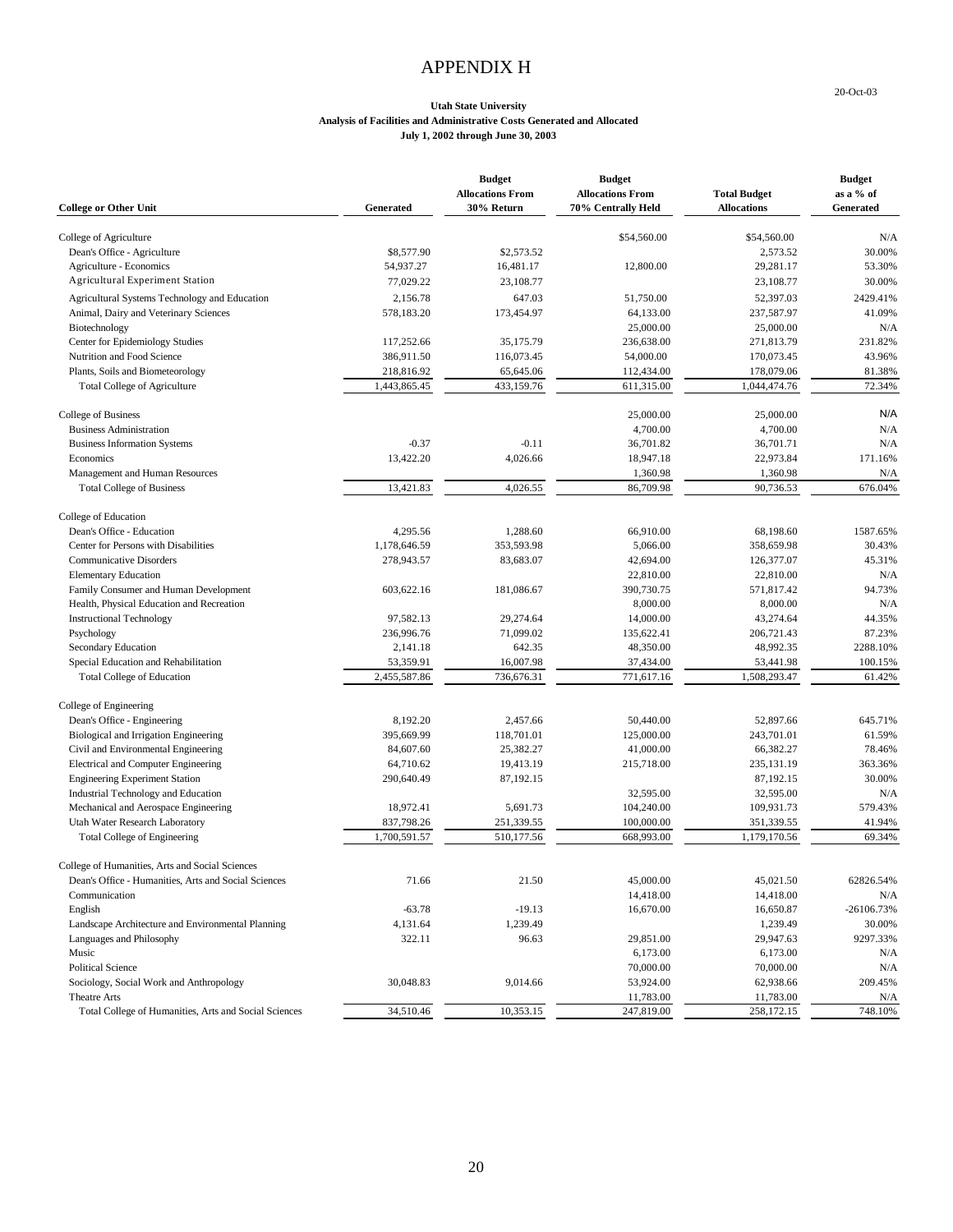| College of Natural Resources                |              |            |            |              |              |
|---------------------------------------------|--------------|------------|------------|--------------|--------------|
| Deans Office - Natural Resources            | 81.72        | 24.52      | 30,520.00  | 30,544.52    | 37377.04%    |
| Aquatic, Watershed and Earth Resources      | 362,369.62   | 108,710.88 | 93.631.00  | 202,341.88   | 55.84%       |
| <b>Ecology Center</b>                       | 2,973.87     | 892.16     |            | 892.16       | 30.00%       |
| <b>Environment</b> and Society              |              |            | 25,173.00  | 25,173.00    | N/A          |
| Fisheries and Wildlife                      | $-931.66$    | $-279.50$  | 201,489.00 | 201,209.50   | $-21596.88%$ |
| Forest, Range and Wildlife Sciences         | 368,926.55   | 110,678.00 |            | 110,678.00   | 30.00%       |
| <b>Forest Resources</b>                     | $-2.920.29$  | $-876.08$  |            | $-876.08$    | 30.00%       |
| Geography and Earth Resources               | 8,320.00     | 2,496.00   |            | 2,496.00     | 30.00%       |
| <b>Rangeland Resources</b>                  | 105,843.16   | 31,752.94  | 17,109.00  | 48,861.94    | 46.16%       |
| <b>Total College of Natural Resources</b>   | 844,662.97   | 253,398.92 | 367,922.00 | 621,320.92   | 73.56%       |
| College of Science                          |              |            | 43,900.00  | 43,900.00    | N/A          |
| Biology                                     | 335,747.10   | 100,724.11 | 95,252.00  | 195,976.11   | 58.37%       |
| Center for Atmospheric and Space Sciences   | 290,434.62   | 87,130.38  | 19,320.00  | 106,450.38   | 36.65%       |
| Chemistry and Biochemistry                  | 546,910.67   | 164,073.17 | 205,556.35 | 369,629.52   | 67.58%       |
| Computer Science                            | 57.987.16    | 17.396.14  | 11.681.00  | 29,077.14    | 50.14%       |
| Geology                                     | 49.815.63    | 14,944.70  | 55,000.00  | 69,944.70    | 140.41%      |
| Mathematics and Statistics                  | 148,600.85   | 44,580.27  |            | 44,580.27    | 30.00%       |
| Physics                                     | 157,667.07   | 47,300.14  | 101,692.00 | 148,992.14   | 94.50%       |
| <b>Total College of Science</b>             | 1,587,163.10 | 476,148.91 | 532,401.35 | 1,008,550.26 | 63.54%       |
| Vice President - University Extension       |              |            |            |              |              |
| Cooperative Extension                       | 463.49       | 139.04     | 62,400.00  | 62,539.04    | 13493.07%    |
| Extension Agriculture and Natural Resources | 4,724.14     | 1,417.24   | 45,179.00  | 46,596.24    | 986.34%      |
| <b>Extension Field Staff</b>                | 79,811.55    | 23,943.46  |            | 23,943.46    | 30.00%       |
| Uintah Basin Center                         | 9,084.88     | 2,725.45   | 35,096.00  | 37,821.45    | 416.31%      |
| Total Vice President - University Extension | 94,084.06    | 28,225.19  | 142,675.00 | 170,900.19   | 181.65%      |
| Learning Resources Program                  |              |            |            |              |              |
| <b>Library Services</b>                     |              |            | 200,000.00 | 200,000.00   | N/A          |
| <b>Total Learning Resources Program</b>     |              |            | 200,000.00 | 200,000.00   | N/A          |
| <b>International Programs</b>               | 28,171.85    | 8,451.55   |            | 8,451.55     | 30.00%       |
|                                             |              |            |            |              |              |

| <b>Total Colleges and Non - Academic Units</b>       | 19,438,738.01 | 13,652,032.77 | 3,920,253.49 | 17.572.286.26 | 90.40%   |
|------------------------------------------------------|---------------|---------------|--------------|---------------|----------|
|                                                      |               |               |              |               |          |
| <b>Total School of Graduate Studies</b>              | 15,519.06     | 4,655.72      | 239,000.00   | 243,655.72    | 1570.04% |
| School of Graduate Studies                           | 15,519.06     | 4,655.72      | 239,000.00   | 243,655.72    | 1570.04% |
| Total Utah State University Foundation               | 11,178,661.93 | 11,174,009.78 | 51,801.00    | 11,225,810.78 | 100.42%  |
| <b>Technical Support Services</b>                    | 6,645.93      | 1,993.78      |              | 1,993.78      | 30.00%   |
| Space Dynamics Laboratory                            | 11,172,016.00 | 11,172,016.00 | 51,801.00    | 11,223,817.00 | 100.46%  |
| Utah State University Foundation                     |               |               |              |               |          |
| and Services                                         | 42,497.87     | 12,749.37     |              | 12,749.37     | 30.00%   |
| Total Vice President - Student Administravive        |               |               |              |               |          |
| <b>Student Wellness Center</b>                       | $-3.03$       | $-0.91$       |              | $-0.91$       | 30.03%   |
| <b>Student Activities</b>                            | 9.718.43      | 2,915.53      |              | 2,915.53      | 30.00%   |
| Academic Support Services                            | 32,782.47     | 9.834.75      |              | 9.834.75      | 30.00%   |
| Vice President - Student Administration and Services |               |               |              |               |          |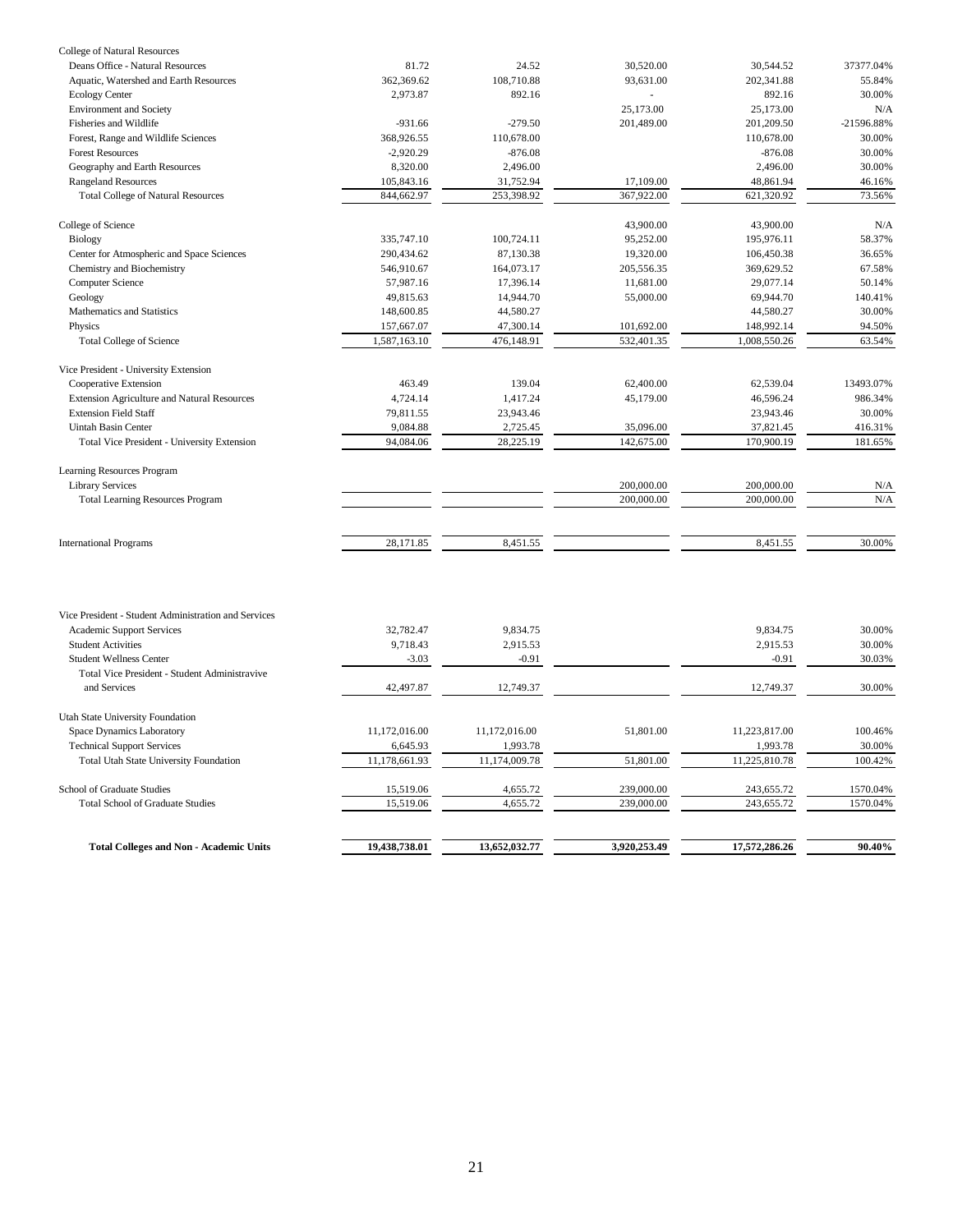#### **Support of Infrastructure**

| Vice President - Research                                                                          |                 |                 |                |                 |           |
|----------------------------------------------------------------------------------------------------|-----------------|-----------------|----------------|-----------------|-----------|
| Sponsored Programs Office                                                                          | 405.00          | 121.50          |                | 121.50          | 30.00%    |
| Environmental Health and Safety                                                                    | 75,410.75       | 22,623.22       |                | 22,623.22       | 30.00%    |
| Disallowance Account                                                                               |                 |                 | 100,000.00     | 100,000.00      | N/A       |
| Internet II                                                                                        |                 |                 | 85,000.00      | 85,000.00       | N/A       |
| Laboratory Animal Research Center                                                                  |                 |                 | 6,096.00       | 6,096.00        | N/A       |
| Office of Technology Management and Commericialization                                             |                 |                 | 500,000.00     | 500,000.00      | N/A       |
| <b>Washington Based Support</b>                                                                    |                 |                 | 174,000.00     | 174,000.00      | N/A       |
| <b>Total Vice President - Research</b>                                                             | 75,815.75       | 22,744.72       | 865,096.00     | 887,840.72      | 1171.05%  |
| Vice President - Administrative Services                                                           |                 |                 |                |                 |           |
| Accounting and Financial Reporting                                                                 |                 |                 | 148,010.00     | 148,010.00      | N/A       |
| Controller's Office                                                                                |                 |                 | 56,120.00      | 56,120.00       | N/A       |
| Facilities and Administrative Cost Study                                                           |                 |                 | 170,000.00     | 170,000.00      | N/A       |
| Federal Single Audit                                                                               |                 |                 | 10,000.00      | 10,000.00       | N/A       |
| Personnel Office                                                                                   | 474.36          | 142.31          |                | 142.31          | 30.00%    |
| Purchasing                                                                                         |                 |                 | 22,246.00      | 22,246.00       | N/A       |
| Total Vice President - Administrative Affairs                                                      | 474.36          | 142.31          | 406,376.00     | 406,518.31      | 85698.27% |
| Total Support of Infrastructure (% is computed on<br>total Facilities and Administrative generated |                 |                 |                |                 |           |
| from all units)                                                                                    | 76,290.11       | 22,887.03       | 1,271,472.00   | 1,294,359.03    | 1696.63%  |
| <b>Provost's Office</b>                                                                            |                 |                 | 327,727.48     | 327,727.48      | N/A       |
| <b>Total Provost's Office</b>                                                                      |                 |                 | 327,727.48     | 327,727.48      | N/A       |
| Vice President - Research                                                                          |                 |                 |                |                 |           |
| <b>Biotechnology Bond</b>                                                                          |                 |                 | 734,722.43     | 734,722.43      | N/A       |
| <b>Total Vice President - Research</b>                                                             |                 |                 | 734,722.43     | 734,722.43      | N/A       |
| <b>Totals</b>                                                                                      | \$19,515,028.12 | \$13,674,919.80 | \$6,254,175.40 | \$19,929,095.20 | 102.12%   |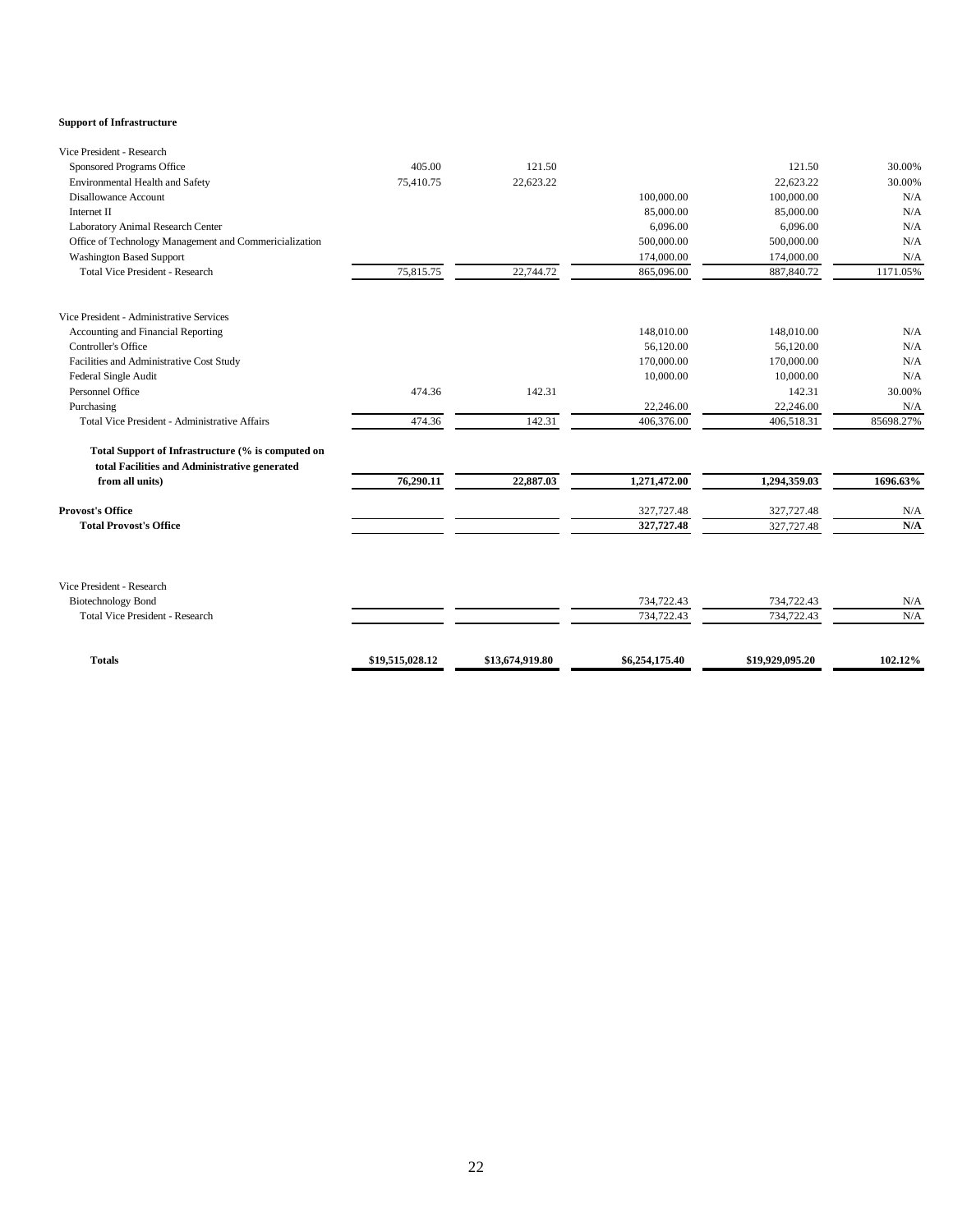### APPENDIX I

## **F & A Revenues Generated by, and Allocations to USU Colleges FY 2002-2003**

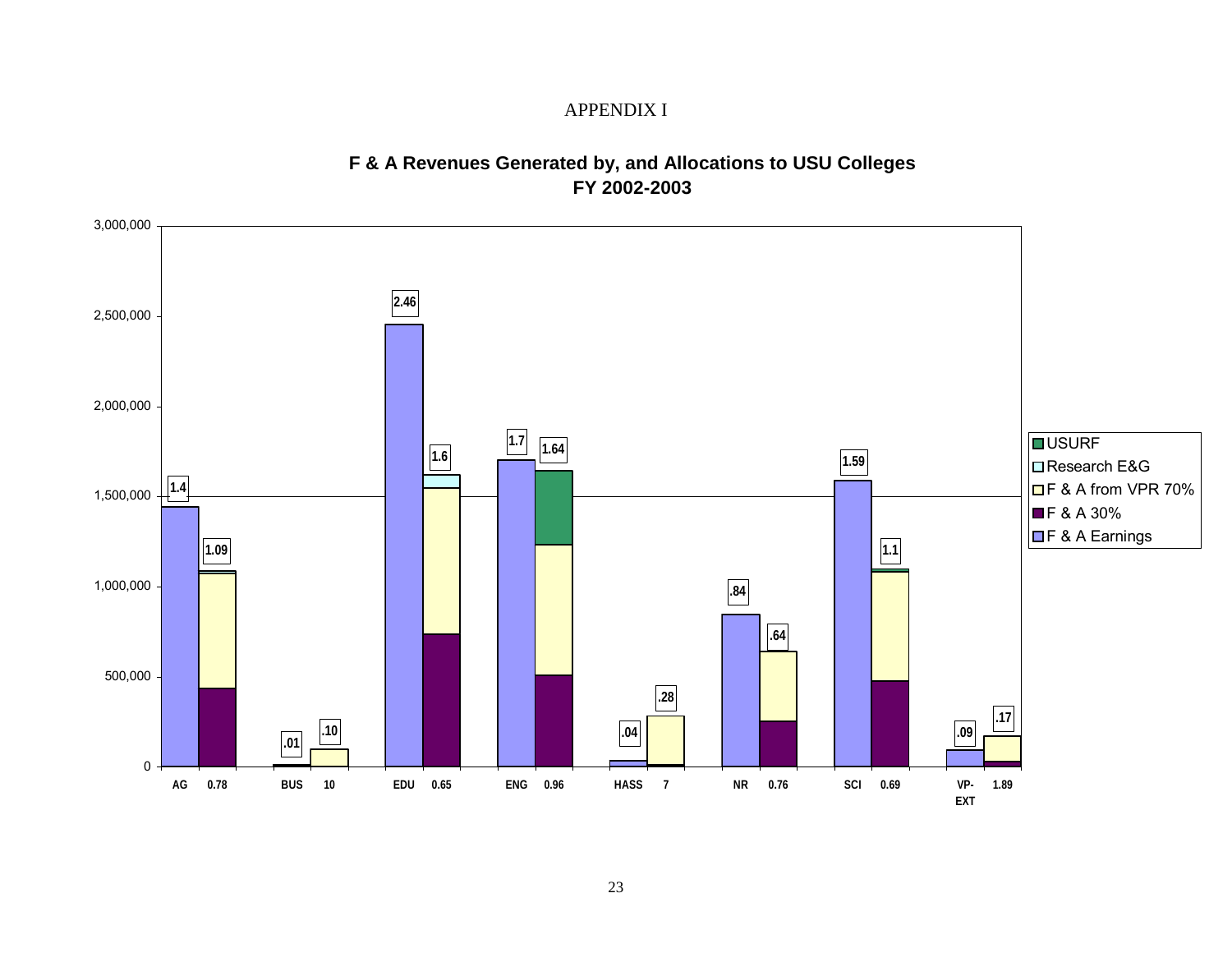### APPENDIX J



#### Millions of Dollars

|                     | 1999 | 2000  | 2001  | 2002  | 2003  |
|---------------------|------|-------|-------|-------|-------|
| Non-Federal         | 40.9 | 45.8  | 47.1  | 42.1  | 43.3  |
| Federal             | 54.4 | 57.4  | 74.3  | 73.9  | 95.5  |
| Total S&E           | 95.3 | 103.2 | 121.4 | 116.0 | 138.8 |
| Non S&E             |      |       | 2.0   | 5.6   | 1.8   |
| Total Research Exp. | 95.3 | 103.2 | 123.4 | 121.6 | 140.6 |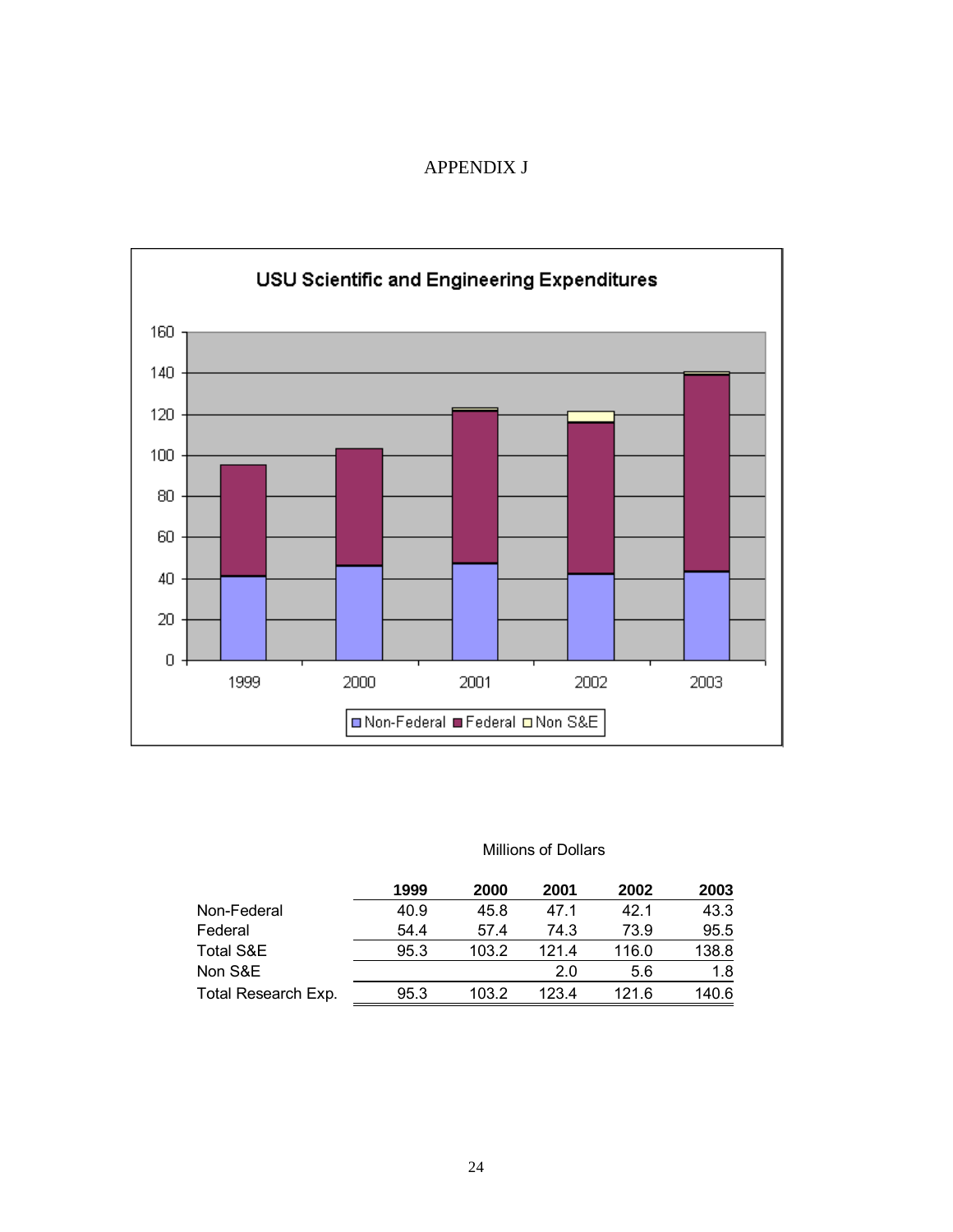